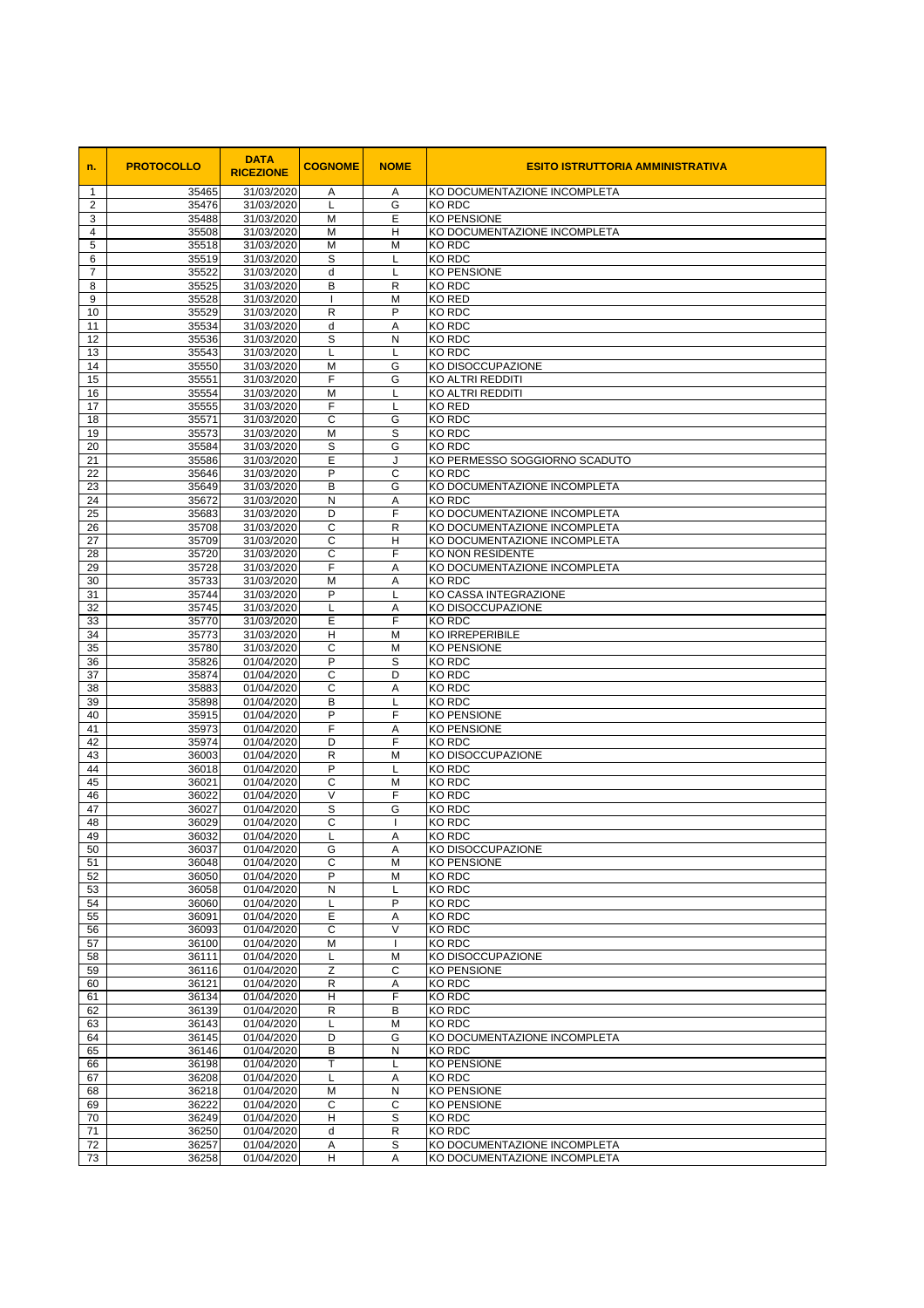| 74  | 36274 | 01/04/2020 | A              | Η              | IKO DOMANDA GIA PRESENTATA DA ALTRO MEMBRO DEL NUCLEO |
|-----|-------|------------|----------------|----------------|-------------------------------------------------------|
| 75  | 36316 | 02/04/2020 | C              | A              | <b>KO RDC</b>                                         |
| 76  | 36388 | 02/04/2020 | M              | D              | <b>KO RDC</b>                                         |
| 77  | 36395 | 02/04/2020 | M              | A              | <b>KO RDC</b>                                         |
| 78  | 36398 | 02/04/2020 | F              | Α              | <b>KO PENSIONE</b>                                    |
| 79  | 36407 | 02/04/2020 | $\mathsf C$    | $\mathsf{R}$   | <b>KO RED</b>                                         |
| 80  | 36439 | 02/04/2020 | T              | $\mathsf{R}$   | KO RDC                                                |
| 81  | 36449 | 02/04/2020 |                |                | <b>KO RDC</b>                                         |
| 82  | 36452 |            | M              |                | <b>KO RDC</b>                                         |
|     |       | 02/04/2020 |                | Κ              |                                                       |
| 83  | 36463 | 02/04/2020 |                | G              | KO PENSIONE                                           |
| 84  | 36464 | 02/04/2020 | P              | M              | <b>KO RDC</b>                                         |
| 85  | 36465 | 02/04/2020 | M              | M              | <b>KO RDC</b>                                         |
| 86  | 36477 | 02/04/2020 | P              | $\mathsf{C}$   | <b>KO RDC</b>                                         |
| 87  | 36488 | 02/04/2020 | V              | F              | KO DISOCCUPAZIONE + RDC                               |
| 88  | 36491 | 02/04/2020 | P              | M              | <b>KO RDC</b>                                         |
| 89  | 36492 | 06/04/2020 | C              | A              | <b>KO RED</b>                                         |
| 90  | 36502 | 02/04/2020 | R              | G              | <b>KO RDC</b>                                         |
| 91  | 36505 | 02/04/2020 | G              | Κ              | <b>KO RDC</b>                                         |
| 92  | 36510 | 02/04/2020 | $\vee$         | N              | <b>KO ALTRI REDDITI</b>                               |
| 93  | 36516 | 02/04/2020 | D              | A              | <b>KO PENSIONE</b>                                    |
| 94  | 36523 | 02/04/2020 | G              |                | <b>KO PENSIONE</b>                                    |
| 95  | 36530 | 02/04/2020 | $\mathsf{C}$   | $\vee$         | <b>KO PENSIONE</b>                                    |
| 96  | 36559 | 02/04/2020 | D              | $\mathsf{R}$   | <b>KO RDC</b>                                         |
| 97  | 36601 | 02/04/2020 | P              | M              | KO RDC                                                |
|     |       |            |                |                |                                                       |
| 98  | 36605 | 02/04/2020 | Α              | G              | <b>KO RDC</b>                                         |
| 99  | 36608 | 02/04/2020 | R              | Α              | <b>KO PENSIONE</b>                                    |
| 100 | 36621 | 02/04/2020 | т              | G              | <b>KO RDC</b>                                         |
| 101 | 36628 | 02/04/2020 | D              | N              | <b>KO RDC</b>                                         |
| 102 | 36633 | 02/04/2020 | $\overline{O}$ | $\overline{s}$ | KO PERMESSO SOGGIORNO SCADUTO                         |
| 103 | 36639 | 02/04/2020 | $\mathsf{C}$   | A              | <b>KO RDC</b>                                         |
| 104 | 36641 | 02/04/2020 | B              | A              | <b>KO RDC</b>                                         |
| 105 | 36657 | 02/04/2020 | $\mathsf{R}$   | G              | <b>KO RDC</b>                                         |
| 106 | 36666 | 02/04/2020 | P              | A              | <b>KO RDC</b>                                         |
| 107 | 36698 | 02/04/2020 | A              | $\mathsf{R}$   | <b>KO RDC</b>                                         |
| 108 | 36709 | 02/04/2020 | M              | A              | <b>KO RDC</b>                                         |
| 109 | 36714 | 02/04/2020 | V              | D              | <b>KO RDC</b>                                         |
| 110 | 36734 | 02/04/2020 | E              |                | <b>KO RDC</b>                                         |
| 111 | 36755 | 02/04/2020 | d              |                | <b>KO RDC</b>                                         |
|     |       |            | S              | $\vee$         | <b>KO RDC</b>                                         |
| 112 | 36763 | 02/04/2020 |                |                |                                                       |
| 113 | 36765 | 02/04/2020 | D              | N              | <b>KO RDC</b>                                         |
| 114 | 36769 | 02/04/2020 | ${\sf N}$      | N              | <b>KO IRREPERIBILE</b>                                |
| 115 | 36780 | 02/04/2020 | B              | Α              | KO DOCUMENTAZIONE INCOMPLETA                          |
| 116 | 36787 | 02/04/2020 | P              | $\mathsf{C}$   | <b>KO RDC</b>                                         |
| 117 | 36796 | 02/04/2020 | E              | M              | <b>KO RDC</b>                                         |
| 118 | 36802 | 02/04/2020 | M              | $\mathsf{R}$   | <b>KO RDC</b>                                         |
| 119 | 36805 | 02/04/2020 | d              | U              | KO RDC                                                |
| 120 | 36807 | 02/04/2020 |                | A              | <b>KO RDC</b>                                         |
| 121 | 36816 | 02/04/2020 | M              | G              | <b>KO RDC</b>                                         |
| 122 | 36836 | 02/04/2020 | B              | M              | <b>KO RDC</b>                                         |
| 123 | 36840 | 02/04/2020 | G              | S              | <b>KO RDC</b>                                         |
| 124 | 36841 | 02/04/2020 | C              | A              | <b>KO RDC</b>                                         |
| 125 | 36843 | 02/04/2020 | Z              | M              | <b>KO RDC</b>                                         |
| 126 | 36848 | 02/04/2020 | C              | $\mathsf{R}$   | <b>KO RDC</b>                                         |
| 127 | 36850 | 02/04/2020 | S              | $\mathsf C$    | <b>KO RDC</b>                                         |
| 128 | 36862 | 02/04/2020 | C              | N              | <b>KO RDC</b>                                         |
|     |       |            |                |                |                                                       |
| 129 | 36863 | 02/04/2020 | A              | S              | <b>KO IRREPERIBILE</b>                                |
| 130 | 36866 | 02/04/2020 | d              | A              | <b>KO RDC</b>                                         |
| 131 | 36871 | 02/04/2020 | d              | C              | <b>KO RDC</b>                                         |
| 132 | 36874 | 02/04/2020 | C              |                | <b>KO PENSIONE</b>                                    |
| 133 | 36875 | 02/04/2020 | C              | G              | <b>KO RDC</b>                                         |
| 134 | 36888 | 02/04/2020 | $\mathbf S$    | M              | <b>KO RDC</b>                                         |
| 135 | 36890 | 02/04/2020 | S              | D              | <b>KO RDC</b>                                         |
| 136 | 36913 | 02/04/2020 | $\mathbf S$    | B              | <b>KO RDC</b>                                         |
| 137 | 36915 | 02/04/2020 | B              | M              | <b>KO RDC</b>                                         |
| 138 | 36932 | 02/04/2020 |                | Y              | <b>KO RDC</b>                                         |
| 139 | 36942 | 02/04/2020 |                | N              | <b>KO RDC</b>                                         |
| 140 | 36945 | 02/04/2020 | M              | Α              | <b>KO RDC</b>                                         |
| 141 | 36951 | 02/04/2020 | C              | R              | KO RDC                                                |
| 142 | 36959 | 02/04/2020 | C              | A              | <b>KO RDC</b>                                         |
| 143 | 36964 | 02/04/2020 | C              | F              | <b>KO PENSIONE</b>                                    |
|     |       |            |                |                |                                                       |
| 144 | 36966 | 02/04/2020 | D              | $\mathsf{R}$   | <b>KO RDC</b>                                         |
| 145 | 37029 | 02/04/2020 | M              |                | KO RED                                                |
| 146 | 37051 | 02/04/2020 | P              | D              | <b>KO RDC</b>                                         |
| 147 | 37073 | 02/04/2020 | $\mathsf T$    | $\vee$         | KO RDC                                                |
| 148 | 37074 | 02/04/2020 | M              | D              | KO PENSIONE                                           |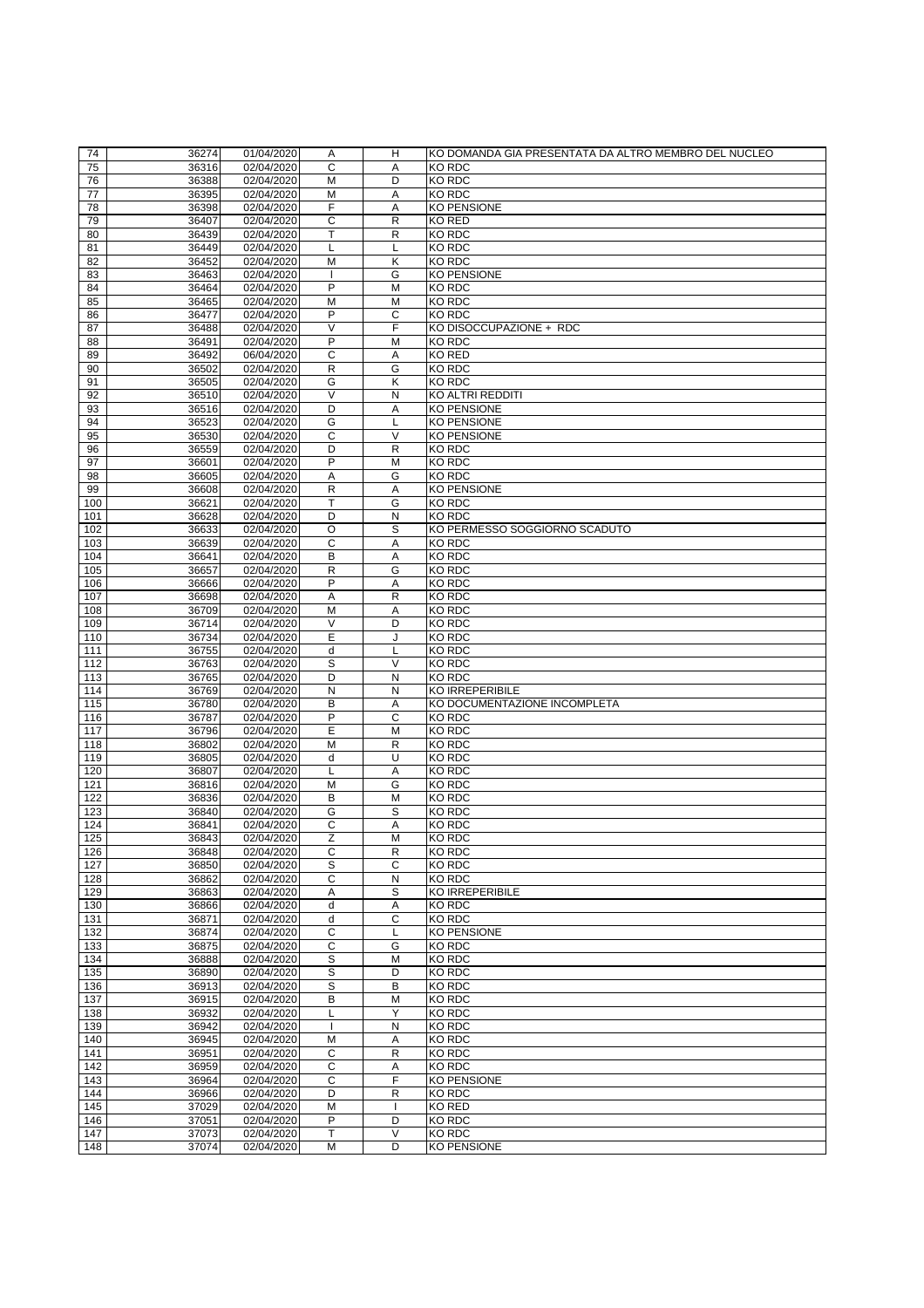| 149              | 37078 | 02/04/2020 | C              | $\mathsf{C}$ | KO RDC                  |
|------------------|-------|------------|----------------|--------------|-------------------------|
|                  |       |            |                |              |                         |
| 150              | 37132 | 03/04/2020 | B              | F            | <b>KO RDC</b>           |
| 151              | 37146 | 03/04/2020 | B              | B            | <b>KO RDC</b>           |
| 152              | 37151 | 03/04/2020 | d              | M            | <b>KO RDC</b>           |
| 153              | 37156 | 03/04/2020 | M              | A            | KO RDC                  |
|                  |       |            |                |              |                         |
| 154              | 37174 | 03/04/2020 | $\vee$         | Α            | <b>KO RDC</b>           |
| 155              | 37224 | 03/04/2020 |                | F            | <b>KO RDC</b>           |
| 156              | 37228 | 03/04/2020 | D              |              | <b>KO FUORISEDE</b>     |
| 157              | 37233 | 03/04/2020 | R              | G            | <b>KO RINUNCIA</b>      |
|                  |       |            |                |              |                         |
| 158              | 37237 | 03/04/2020 | C              |              | <b>KO NON RESIDENTE</b> |
| 159              | 37280 | 03/04/2020 | d              | ${\sf N}$    | <b>KO RDC</b>           |
| 160              | 37301 | 03/04/2020 | B              | G            | <b>KO RDC</b>           |
| 161              | 37326 | 03/04/2020 | L              | M            | <b>KO IRREPERIBILE</b>  |
|                  |       |            |                | $\mathsf{C}$ |                         |
| 162              | 37329 | 02/04/2020 | C              |              | <b>KO RDC</b>           |
| 163              | 37341 | 02/04/2020 | T              | $\mathsf{N}$ | <b>KO RDC</b>           |
| 164              | 37353 | 03/04/2020 | F              | F            | <b>KO RDC</b>           |
| 165              | 37360 | 03/04/2020 | Α              |              | <b>KO PENSIONE</b>      |
|                  |       |            |                |              |                         |
| 166              | 37368 | 03/04/2020 | C              | $\mathsf{C}$ | <b>KO RDC</b>           |
| 167              | 37373 | 03/04/2020 | $\overline{Z}$ | N            | <b>KO RDC</b>           |
| 168              | 37381 | 03/04/2020 | F              |              | <b>KO RDC</b>           |
| 169              | 37398 | 03/04/2020 | S              | $\vee$       | <b>KO RDC</b>           |
|                  |       |            |                |              |                         |
| 170              | 37410 | 03/04/2020 | E              | N            | <b>KO RDC</b>           |
| 171              | 37413 | 03/04/2020 | M              | Α            | <b>KO RDC</b>           |
| 172              | 37422 | 03/04/2020 |                | $\mathsf{R}$ | <b>KO RDC</b>           |
| 173              | 37474 | 03/04/2020 | $\circ$        | $\mathsf{N}$ | <b>KO IRREPERIBILE</b>  |
|                  |       |            |                |              |                         |
| 174              | 37489 | 03/04/2020 |                | A            | <b>KO RDC</b>           |
| 175              | 37524 | 03/04/2020 | S              | M            | <b>KO RDC</b>           |
| 176              | 37532 | 03/04/2020 | R              | $\mathsf{R}$ | <b>KO RDC</b>           |
| 177              | 37555 | 03/04/2020 | F              | A            | <b>KO RED</b>           |
|                  |       |            |                |              |                         |
| 178              | 37574 | 03/04/2020 | $\mathsf{P}$   |              | <b>KO RDC</b>           |
| 179              | 37580 | 03/04/2020 | R              | $\vee$       | <b>KO RDC</b>           |
| 180              | 37584 | 03/04/2020 | N              | D            | <b>KO RDC</b>           |
| 181              | 37635 | 03/04/2020 | F              | $\vee$       | <b>KO RDC</b>           |
|                  |       |            |                |              |                         |
| 182              | 37654 | 03/04/2020 | V              | A            | <b>KO RDC</b>           |
| 183              | 37660 | 03/04/2020 | F              | G            | <b>KO RDC</b>           |
| 184              | 37669 | 03/04/2020 | S              | F            | KO RDC                  |
|                  | 37671 |            | d              | D            | <b>KO RDC</b>           |
| 185              |       | 03/04/2020 |                |              |                         |
| 186              | 37674 | 03/04/2020 | P              | A            | <b>KO PENSIONE</b>      |
| 187              | 37679 | 03/04/2020 | C              | A            | <b>KO RDC</b>           |
| 188              | 37690 | 03/04/2020 |                | M            | <b>KO RDC</b>           |
| 189              | 37692 | 03/04/2020 | $\mathsf{R}$   | M            | <b>KO RDC</b>           |
|                  |       |            |                |              |                         |
| 190              | 37716 | 03/04/2020 | S              | E            | <b>KO RDC</b>           |
| 191              | 37727 | 03/04/2020 | M              | A            | <b>KO PENSIONE</b>      |
| 192              | 37735 | 03/04/2020 | M              |              | KO RDC                  |
| 193              | 37740 | 03/04/2020 | N              | F            | <b>KO RDC</b>           |
|                  |       |            |                |              |                         |
| 194              | 37744 | 03/04/2020 | G              | $\mathsf{C}$ | KO RDC                  |
| 195              | 37756 | 03/04/2020 | Α              | S            | KO RDC                  |
| 196              | 37758 | 03/04/2020 | C              | $\vee$       | KO RDC                  |
| 197              | 37779 | 03/04/2020 | N              | A            | <b>KO RDC</b>           |
| 198              | 37783 | 03/04/2020 | T              | $\mathsf{R}$ | <b>KO RDC</b>           |
|                  |       |            |                |              |                         |
| 199              | 37794 | 03/04/2020 | Α              | G            | <b>KO RDC</b>           |
| 200              | 37796 | 03/04/2020 |                | A            | <b>KO RDC</b>           |
| 201              | 37819 | 03/04/2020 | $\mathsf{R}$   | Α            | <b>KO RDC</b>           |
| 202              | 37820 | 03/04/2020 | $\mathsf S$    | P            | KO RDC                  |
|                  |       |            |                |              |                         |
| 203              | 37821 | 03/04/2020 | D              | $\mathsf{R}$ | KO RDC                  |
| 204              | 37832 | 03/04/2020 | D              | F            | <b>KO PENSIONE</b>      |
| 205              | 37833 | 03/04/2020 | D              | G            | <b>KO RDC</b>           |
| 206              | 37834 | 01/04/2020 | D              | A            | <b>KO RDC</b>           |
|                  |       |            |                | P            |                         |
| 207              | 37836 | 03/04/2020 | R              |              | <b>KO RDC</b>           |
| 208              | 37867 | 03/04/2020 | C              | A            | <b>KO RDC</b>           |
| 209              | 37870 | 03/04/2020 | A              | Α            | KO RDC                  |
| 210              | 37878 | 03/04/2020 | C              | $\mathsf{R}$ | <b>KO RDC</b>           |
|                  |       |            |                |              |                         |
| 211              | 37886 | 03/04/2020 | P              | T            | KO RDC                  |
| 212              | 37896 | 03/04/2020 | Α              |              | KO DISOCCUPAZIONE       |
| 213              | 37897 | 03/04/2020 | T              | M            | <b>KO RDC</b>           |
| 214              | 37899 | 03/04/2020 | B              | S            | <b>KO RDC</b>           |
|                  |       |            |                |              |                         |
| 215              | 37900 | 03/04/2020 | $\vee$         | $\mathsf{C}$ | <b>KO PENSIONE</b>      |
| 216              | 37925 | 04/04/2020 | F              | G            | <b>KO PENSIONE</b>      |
| $\overline{217}$ | 37948 | 04/04/2020 | F              | A            | <b>KO RDC</b>           |
| 218              | 37956 | 04/04/2020 | P              | M            | <b>KO RDC</b>           |
|                  |       |            |                |              |                         |
| 219              | 37960 | 04/04/2020 | $\overline{P}$ | L            | KO RDC                  |
| 220              | 37961 | 30/01/1969 | C              | F            | <b>KO RDC</b>           |
| 221              | 37974 | 04/04/2020 | D              | G            | <b>KO RINUNCIA</b>      |
| 222              | 37976 | 04/04/2020 | $\mathsf{P}$   | M            | <b>KO PENSIONE</b>      |
|                  |       |            |                |              |                         |
| 223              | 37983 | 04/04/2020 |                |              | KO ALTRI REDDITI        |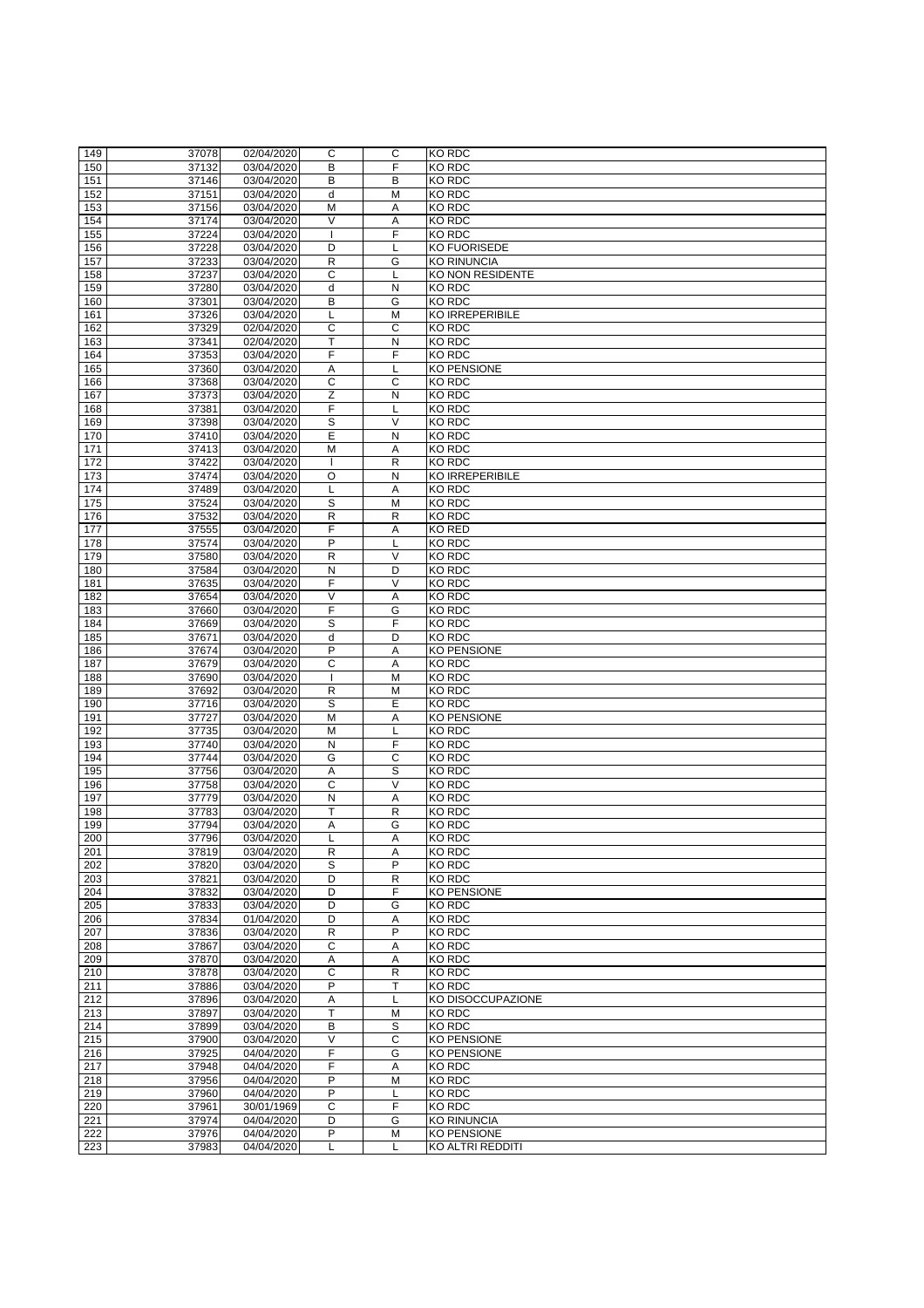|     | 37984 | 04/04/2020 | F                 | P            | <b>KO RDC</b>                 |
|-----|-------|------------|-------------------|--------------|-------------------------------|
| 224 |       |            |                   |              |                               |
| 225 | 37987 | 04/04/2020 | C                 | A            | <b>KO RDC</b>                 |
| 226 | 37989 | 04/04/2020 | P                 | Α            | <b>KO PENSIONE</b>            |
| 227 | 37992 | 04/04/2020 | M                 | S            | <b>KO RDC</b>                 |
| 228 | 37994 | 04/04/2020 | M                 | $\mathsf{R}$ | <b>KO RDC</b>                 |
| 229 | 38001 | 04/04/2020 | S                 | P            | <b>KO RDC</b>                 |
|     |       |            |                   |              |                               |
| 230 | 38016 | 04/04/2020 | $\mathsf{C}$      | S            | <b>KO RDC</b>                 |
| 231 | 38026 | 04/04/2020 |                   | E            | <b>KO PENSIONE</b>            |
| 232 | 38037 | 04/04/2020 | P                 | M            | <b>KO RDC</b>                 |
| 233 | 38038 | 04/04/2020 | $\mathsf B$       | E            | <b>KO PENSIONE</b>            |
|     |       |            |                   |              | <b>KO RDC</b>                 |
| 234 | 38087 | 06/04/2020 | M                 | G            |                               |
| 235 | 38094 | 06/04/2020 | $\overline{P}$    | $\mathsf{R}$ | <b>KO RINUNCIA</b>            |
| 236 | 38108 | 06/04/2020 | S                 | M            | <b>KO PENSIONE</b>            |
| 237 | 38109 | 06/04/2020 | G                 | V            | <b>KO RDC</b>                 |
| 238 | 38111 | 06/04/2020 | D                 | M            | <b>KO RDC</b>                 |
|     |       |            |                   |              |                               |
| 239 | 38116 | 06/04/2020 | $\vee$            | S            | KO CASSA INTEGRAZIONE         |
| 240 | 38121 | 06/04/2020 | $\mathsf{R}$      | P            | <b>KO RDC</b>                 |
| 241 | 38186 | 06/04/2020 | M                 | A            | <b>KO RDC</b>                 |
| 242 | 38199 | 06/04/2020 | M                 | F            | KO PERMESSO SOGGIORNO SCADUTO |
| 243 | 38298 | 06/04/2020 | C                 |              | <b>KO RDC</b>                 |
|     |       |            |                   | F            |                               |
| 244 | 38309 | 06/04/2020 | G                 |              | <b>KO RDC</b>                 |
| 245 | 38351 | 06/04/2020 | M                 | G            | <b>KO PENSIONE</b>            |
| 246 | 38358 | 06/04/2020 | M                 | G            | <b>KO RDC</b>                 |
| 247 | 38361 | 06/04/2020 | F                 | A            | <b>KO RED</b>                 |
| 248 | 38390 | 06/04/2020 | S                 | P            | <b>KO RDC</b>                 |
|     |       |            |                   |              |                               |
| 249 | 38408 | 06/04/2020 | A                 | $\mathsf{C}$ | <b>KO RDC</b>                 |
| 250 | 38417 | 06/04/2020 | D                 | A            | <b>KO RINUNCIA</b>            |
| 251 | 38423 | 06/04/2020 | $\mathsf{R}$      | F            | <b>KO RDC</b>                 |
| 252 | 38427 | 06/04/2020 | $\overline{C}$    | A            | <b>KO RDC</b>                 |
| 253 | 38438 | 06/04/2020 | B                 | D            | <b>KO PENSIONE</b>            |
|     |       |            |                   |              |                               |
| 254 | 38450 | 06/04/2020 | $\overline{\vee}$ |              | <b>KO RDC</b>                 |
| 255 | 38471 | 06/04/2020 | B                 | P            | <b>KO RDC</b>                 |
| 256 | 38476 | 06/04/2020 | C                 |              | <b>KO RDC</b>                 |
| 257 | 38487 | 06/04/2020 | M                 | A            | KO DOCUMENTAZIONE INCOMPLETA  |
|     |       |            |                   |              |                               |
| 258 | 38494 | 06/04/2020 | D                 | R            | <b>KO RDC</b>                 |
| 259 | 38495 | 06/04/2020 | S                 | F            | <b>KO RDC</b>                 |
| 260 | 38497 | 06/04/2020 | S                 | M            | <b>KO RDC</b>                 |
| 261 | 38509 | 06/04/2020 | $\mathsf{C}$      | A            | KO DOCUMENTAZIONE INCOMPLETA  |
|     |       |            |                   |              |                               |
| 262 | 38514 | 06/04/2020 | D                 | M            | <b>KO PENSIONE</b>            |
| 263 | 38528 | 06/04/2020 | $\overline{M}$    | M            | KO CASSA INTEGRAZIONE         |
|     |       |            |                   |              | KO DOCUMENTAZIONE INCOMPLETA  |
| 264 | 38537 | 06/04/2020 | B                 | $\mathsf{R}$ |                               |
|     |       |            |                   |              |                               |
| 265 | 38549 | 06/04/2020 |                   | M            | <b>KO RDC</b>                 |
| 266 | 38551 | 06/04/2020 | M                 | G            | <b>KO ALTRA PROVVIDENZA</b>   |
| 267 | 38559 | 06/04/2020 | $\mathsf C$       | P            | KO RDC                        |
| 268 | 38559 | 06/04/2020 | $\mathsf{C}$      | $\mathsf{R}$ | KO RDC                        |
|     |       |            | G                 | G            |                               |
| 269 | 38562 | 06/04/2020 |                   |              | <b>KO RDC</b>                 |
| 270 | 38568 | 06/04/2020 | M                 |              | <b>KO RDC</b>                 |
| 271 | 38574 | 06/04/2020 | $\mathsf C$       | C            | <b>KO RDC</b>                 |
| 272 | 38581 | 06/04/2020 | K                 |              | <b>KO RDC</b>                 |
| 273 | 38590 | 06/04/2020 | P                 | M            | <b>KO RDC</b>                 |
| 274 | 38594 | 06/04/2020 | C                 | F            | <b>KO RDC</b>                 |
|     |       |            |                   |              |                               |
| 275 | 38597 | 06/04/2020 |                   | A            | <b>KO RDC</b>                 |
| 276 | 38602 | 06/04/2020 | P                 | P            | KO RDC                        |
| 277 | 38611 | 06/04/2020 | $\mathsf{C}$      | M            | <b>KO RDC</b>                 |
| 278 | 38640 | 07/04/2020 | N                 | C            | <b>KO RDC</b>                 |
|     | 38642 | 04/04/2020 |                   | A            | <b>KO RDC</b>                 |
| 279 |       |            |                   |              |                               |
| 280 | 38646 | 07/04/2020 |                   | V            | <b>KO PENSIONE</b>            |
| 281 | 38655 | 07/04/2020 | d                 | F            | <b>KO RDC</b>                 |
| 282 | 38659 | 07/04/2020 | D                 |              | <b>KO RDC</b>                 |
| 283 | 38665 | 07/04/2020 | F                 | Α            | <b>KO RDC</b>                 |
|     | 38674 |            | $\mathsf{R}$      | A            | <b>KO RDC</b>                 |
| 284 |       | 07/04/2020 |                   |              |                               |
| 285 | 38678 | 07/04/2020 | $\mathsf{R}$      | S            | <b>KO RDC</b>                 |
| 286 | 38691 | 07/04/2020 | M                 | M            | <b>KO RDC</b>                 |
| 287 | 38705 | 07/04/2020 | $\mathsf{R}$      | A            | <b>KO RDC</b>                 |
| 288 | 38713 | 07/04/2020 | P                 | $\mathsf{C}$ | <b>KO RDC</b>                 |
|     |       |            |                   |              |                               |
| 289 | 38714 | 07/04/2020 | D                 | M            | <b>KO RED</b>                 |
| 290 | 38716 | 07/04/2020 |                   | G            | <b>KO RDC</b>                 |
| 291 | 38748 | 07/04/2020 | $\mathsf{R}$      | M            | <b>KO RDC</b>                 |
| 292 | 38758 | 07/04/2020 | B                 | E            | <b>KO RDC</b>                 |
| 293 | 38784 | 07/04/2020 | d                 | T            |                               |
|     |       |            |                   |              | <b>KO RDC</b>                 |
| 294 | 38795 | 07/04/2020 | $\mathsf C$       | O            | <b>KO RDC</b>                 |
| 295 | 38802 | 07/04/2020 | M                 | M            | <b>KO RDC</b>                 |
| 296 | 38816 | 07/04/2020 | d                 | Α            | <b>KO RDC</b>                 |
| 297 | 38820 | 07/04/2020 | $\vee$            | M            | <b>KO RDC</b>                 |
| 298 | 38833 | 07/04/2020 | M                 | G            | <b>KO RDC</b>                 |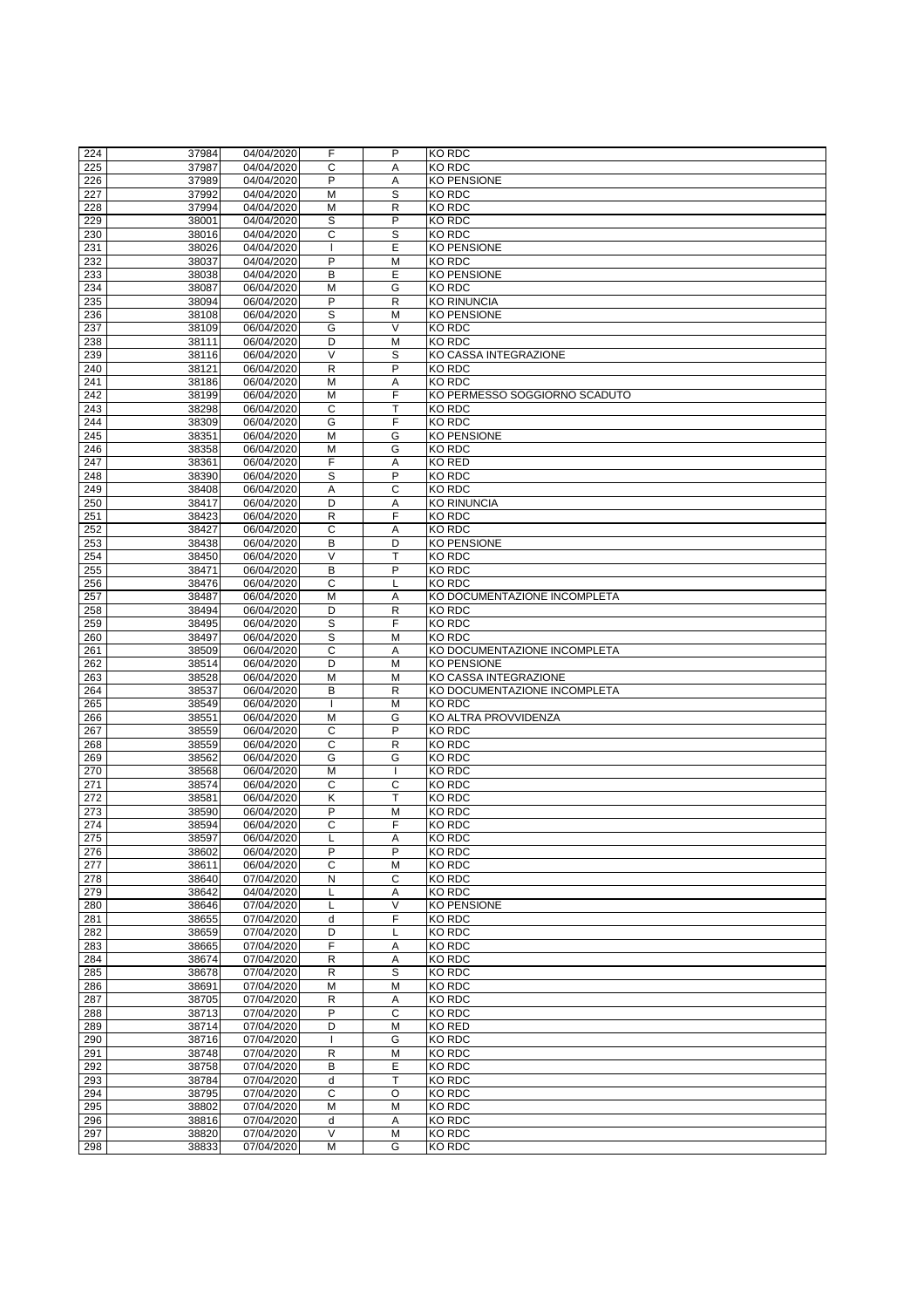| <b>KO RED</b><br>299<br>38846<br>07/04/2020<br>Κ<br>A<br>$\vee$<br><b>KO RDC</b><br>300<br>38853<br>07/04/2020<br>S<br>KO RDC<br>301<br>38854<br>07/04/2020<br>A<br>${\sf R}$<br>302<br>38855<br>07/04/2020<br><b>KO RDC</b><br>A<br>G<br>d<br><b>KO RDC</b><br>303<br>38866<br>07/04/2020<br>S<br>$\vee$<br>304<br><b>KO PENSIONE</b><br>38868<br>07/04/2020<br>Κ<br><b>KO RDC</b><br>305<br>38871<br>07/04/2020<br>M<br>306<br>38930<br>07/04/2020<br>D<br><b>KO RDC</b><br>A<br>E<br>307<br>N<br><b>KO RDC</b><br>39026<br>07/04/2020<br>$\mathsf{R}$<br><b>KO RDC</b><br>308<br>39031<br>07/04/2020<br>A<br>$\mathsf{C}$<br>B<br><b>KO PENSIONE</b><br>309<br>39057<br>07/04/2020<br>B<br>M<br>310<br>39112<br>07/04/2020<br><b>KO PENSIONE</b><br>S<br>S<br>07/04/2020<br><b>KO RDC</b><br>311<br>39112<br>P<br>B<br>312<br>39161<br>KO RDC<br>07/04/2020<br>F<br>P<br>313<br><b>KO RDC</b><br>39162<br>07/04/2020<br>F<br>314<br>39170<br>07/04/2020<br>G<br><b>KO RDC</b><br>Z<br>315<br>07/04/2020<br>D<br><b>KO RDC</b><br>39252<br>S<br>316<br>39275<br>D<br><b>KO RDC</b><br>07/04/2020<br>$\overline{s}$<br>317<br>39330<br>07/04/2020<br><b>KO RDC</b><br>F<br>39339<br>07/04/2020<br><b>KO PENSIONE</b><br>318<br>A<br>07/04/2020<br>M<br>G<br><b>KO RDC</b><br>319<br>39399<br>G<br>320<br>D<br><b>KO PENSIONE</b><br>39403<br>07/04/2020<br>H<br>$\mathsf{H}$<br>321<br><b>KO RDC</b><br>39404<br>07/04/2020<br>E<br>322<br>39419<br>07/04/2020<br>M<br><b>KO RDC</b><br>$\mathsf{C}$<br>323<br>39421<br>07/04/2020<br><b>KO RDC</b><br>A |  |
|-----------------------------------------------------------------------------------------------------------------------------------------------------------------------------------------------------------------------------------------------------------------------------------------------------------------------------------------------------------------------------------------------------------------------------------------------------------------------------------------------------------------------------------------------------------------------------------------------------------------------------------------------------------------------------------------------------------------------------------------------------------------------------------------------------------------------------------------------------------------------------------------------------------------------------------------------------------------------------------------------------------------------------------------------------------------------------------------------------------------------------------------------------------------------------------------------------------------------------------------------------------------------------------------------------------------------------------------------------------------------------------------------------------------------------------------------------------------------------------------------------------------------------------------------------------|--|
|                                                                                                                                                                                                                                                                                                                                                                                                                                                                                                                                                                                                                                                                                                                                                                                                                                                                                                                                                                                                                                                                                                                                                                                                                                                                                                                                                                                                                                                                                                                                                           |  |
|                                                                                                                                                                                                                                                                                                                                                                                                                                                                                                                                                                                                                                                                                                                                                                                                                                                                                                                                                                                                                                                                                                                                                                                                                                                                                                                                                                                                                                                                                                                                                           |  |
|                                                                                                                                                                                                                                                                                                                                                                                                                                                                                                                                                                                                                                                                                                                                                                                                                                                                                                                                                                                                                                                                                                                                                                                                                                                                                                                                                                                                                                                                                                                                                           |  |
|                                                                                                                                                                                                                                                                                                                                                                                                                                                                                                                                                                                                                                                                                                                                                                                                                                                                                                                                                                                                                                                                                                                                                                                                                                                                                                                                                                                                                                                                                                                                                           |  |
|                                                                                                                                                                                                                                                                                                                                                                                                                                                                                                                                                                                                                                                                                                                                                                                                                                                                                                                                                                                                                                                                                                                                                                                                                                                                                                                                                                                                                                                                                                                                                           |  |
|                                                                                                                                                                                                                                                                                                                                                                                                                                                                                                                                                                                                                                                                                                                                                                                                                                                                                                                                                                                                                                                                                                                                                                                                                                                                                                                                                                                                                                                                                                                                                           |  |
|                                                                                                                                                                                                                                                                                                                                                                                                                                                                                                                                                                                                                                                                                                                                                                                                                                                                                                                                                                                                                                                                                                                                                                                                                                                                                                                                                                                                                                                                                                                                                           |  |
|                                                                                                                                                                                                                                                                                                                                                                                                                                                                                                                                                                                                                                                                                                                                                                                                                                                                                                                                                                                                                                                                                                                                                                                                                                                                                                                                                                                                                                                                                                                                                           |  |
|                                                                                                                                                                                                                                                                                                                                                                                                                                                                                                                                                                                                                                                                                                                                                                                                                                                                                                                                                                                                                                                                                                                                                                                                                                                                                                                                                                                                                                                                                                                                                           |  |
|                                                                                                                                                                                                                                                                                                                                                                                                                                                                                                                                                                                                                                                                                                                                                                                                                                                                                                                                                                                                                                                                                                                                                                                                                                                                                                                                                                                                                                                                                                                                                           |  |
|                                                                                                                                                                                                                                                                                                                                                                                                                                                                                                                                                                                                                                                                                                                                                                                                                                                                                                                                                                                                                                                                                                                                                                                                                                                                                                                                                                                                                                                                                                                                                           |  |
|                                                                                                                                                                                                                                                                                                                                                                                                                                                                                                                                                                                                                                                                                                                                                                                                                                                                                                                                                                                                                                                                                                                                                                                                                                                                                                                                                                                                                                                                                                                                                           |  |
|                                                                                                                                                                                                                                                                                                                                                                                                                                                                                                                                                                                                                                                                                                                                                                                                                                                                                                                                                                                                                                                                                                                                                                                                                                                                                                                                                                                                                                                                                                                                                           |  |
|                                                                                                                                                                                                                                                                                                                                                                                                                                                                                                                                                                                                                                                                                                                                                                                                                                                                                                                                                                                                                                                                                                                                                                                                                                                                                                                                                                                                                                                                                                                                                           |  |
|                                                                                                                                                                                                                                                                                                                                                                                                                                                                                                                                                                                                                                                                                                                                                                                                                                                                                                                                                                                                                                                                                                                                                                                                                                                                                                                                                                                                                                                                                                                                                           |  |
|                                                                                                                                                                                                                                                                                                                                                                                                                                                                                                                                                                                                                                                                                                                                                                                                                                                                                                                                                                                                                                                                                                                                                                                                                                                                                                                                                                                                                                                                                                                                                           |  |
|                                                                                                                                                                                                                                                                                                                                                                                                                                                                                                                                                                                                                                                                                                                                                                                                                                                                                                                                                                                                                                                                                                                                                                                                                                                                                                                                                                                                                                                                                                                                                           |  |
|                                                                                                                                                                                                                                                                                                                                                                                                                                                                                                                                                                                                                                                                                                                                                                                                                                                                                                                                                                                                                                                                                                                                                                                                                                                                                                                                                                                                                                                                                                                                                           |  |
|                                                                                                                                                                                                                                                                                                                                                                                                                                                                                                                                                                                                                                                                                                                                                                                                                                                                                                                                                                                                                                                                                                                                                                                                                                                                                                                                                                                                                                                                                                                                                           |  |
|                                                                                                                                                                                                                                                                                                                                                                                                                                                                                                                                                                                                                                                                                                                                                                                                                                                                                                                                                                                                                                                                                                                                                                                                                                                                                                                                                                                                                                                                                                                                                           |  |
|                                                                                                                                                                                                                                                                                                                                                                                                                                                                                                                                                                                                                                                                                                                                                                                                                                                                                                                                                                                                                                                                                                                                                                                                                                                                                                                                                                                                                                                                                                                                                           |  |
|                                                                                                                                                                                                                                                                                                                                                                                                                                                                                                                                                                                                                                                                                                                                                                                                                                                                                                                                                                                                                                                                                                                                                                                                                                                                                                                                                                                                                                                                                                                                                           |  |
|                                                                                                                                                                                                                                                                                                                                                                                                                                                                                                                                                                                                                                                                                                                                                                                                                                                                                                                                                                                                                                                                                                                                                                                                                                                                                                                                                                                                                                                                                                                                                           |  |
|                                                                                                                                                                                                                                                                                                                                                                                                                                                                                                                                                                                                                                                                                                                                                                                                                                                                                                                                                                                                                                                                                                                                                                                                                                                                                                                                                                                                                                                                                                                                                           |  |
|                                                                                                                                                                                                                                                                                                                                                                                                                                                                                                                                                                                                                                                                                                                                                                                                                                                                                                                                                                                                                                                                                                                                                                                                                                                                                                                                                                                                                                                                                                                                                           |  |
|                                                                                                                                                                                                                                                                                                                                                                                                                                                                                                                                                                                                                                                                                                                                                                                                                                                                                                                                                                                                                                                                                                                                                                                                                                                                                                                                                                                                                                                                                                                                                           |  |
|                                                                                                                                                                                                                                                                                                                                                                                                                                                                                                                                                                                                                                                                                                                                                                                                                                                                                                                                                                                                                                                                                                                                                                                                                                                                                                                                                                                                                                                                                                                                                           |  |
|                                                                                                                                                                                                                                                                                                                                                                                                                                                                                                                                                                                                                                                                                                                                                                                                                                                                                                                                                                                                                                                                                                                                                                                                                                                                                                                                                                                                                                                                                                                                                           |  |
|                                                                                                                                                                                                                                                                                                                                                                                                                                                                                                                                                                                                                                                                                                                                                                                                                                                                                                                                                                                                                                                                                                                                                                                                                                                                                                                                                                                                                                                                                                                                                           |  |
| B<br>$\mathsf{N}$<br>324<br>39423<br><b>KO RDC</b><br>07/04/2020                                                                                                                                                                                                                                                                                                                                                                                                                                                                                                                                                                                                                                                                                                                                                                                                                                                                                                                                                                                                                                                                                                                                                                                                                                                                                                                                                                                                                                                                                          |  |
| S<br>$\vee$<br>39427<br><b>KO RDC</b><br>325<br>07/04/2020                                                                                                                                                                                                                                                                                                                                                                                                                                                                                                                                                                                                                                                                                                                                                                                                                                                                                                                                                                                                                                                                                                                                                                                                                                                                                                                                                                                                                                                                                                |  |
| P<br>KO PERMESSO SOGGIORNO SCADUTO<br>326<br>39433<br>07/04/2020<br>A                                                                                                                                                                                                                                                                                                                                                                                                                                                                                                                                                                                                                                                                                                                                                                                                                                                                                                                                                                                                                                                                                                                                                                                                                                                                                                                                                                                                                                                                                     |  |
|                                                                                                                                                                                                                                                                                                                                                                                                                                                                                                                                                                                                                                                                                                                                                                                                                                                                                                                                                                                                                                                                                                                                                                                                                                                                                                                                                                                                                                                                                                                                                           |  |
| 39436<br>$\overline{M}$<br>K<br>KO PERMESSO SOGGIORNO SCADUTO<br>327<br>07/04/2020                                                                                                                                                                                                                                                                                                                                                                                                                                                                                                                                                                                                                                                                                                                                                                                                                                                                                                                                                                                                                                                                                                                                                                                                                                                                                                                                                                                                                                                                        |  |
| E<br>07/04/2020<br>D<br>KO DOCUMENTAZIONE INCOMPLETA<br>328<br>39437                                                                                                                                                                                                                                                                                                                                                                                                                                                                                                                                                                                                                                                                                                                                                                                                                                                                                                                                                                                                                                                                                                                                                                                                                                                                                                                                                                                                                                                                                      |  |
| $\overline{s}$<br>329<br>39461<br>d<br><b>KO RDC</b><br>07/04/2020                                                                                                                                                                                                                                                                                                                                                                                                                                                                                                                                                                                                                                                                                                                                                                                                                                                                                                                                                                                                                                                                                                                                                                                                                                                                                                                                                                                                                                                                                        |  |
| <b>KO RDC</b><br>330<br>39467<br>06/04/2020<br>d<br>Α                                                                                                                                                                                                                                                                                                                                                                                                                                                                                                                                                                                                                                                                                                                                                                                                                                                                                                                                                                                                                                                                                                                                                                                                                                                                                                                                                                                                                                                                                                     |  |
| 331<br>39470<br>07/04/2020<br>C<br>P<br><b>KO RDC</b>                                                                                                                                                                                                                                                                                                                                                                                                                                                                                                                                                                                                                                                                                                                                                                                                                                                                                                                                                                                                                                                                                                                                                                                                                                                                                                                                                                                                                                                                                                     |  |
|                                                                                                                                                                                                                                                                                                                                                                                                                                                                                                                                                                                                                                                                                                                                                                                                                                                                                                                                                                                                                                                                                                                                                                                                                                                                                                                                                                                                                                                                                                                                                           |  |
| S<br>P<br><b>KO RED</b><br>332<br>39476<br>07/04/2020                                                                                                                                                                                                                                                                                                                                                                                                                                                                                                                                                                                                                                                                                                                                                                                                                                                                                                                                                                                                                                                                                                                                                                                                                                                                                                                                                                                                                                                                                                     |  |
| $\mathsf{C}$<br>S<br>333<br><b>KO RDC</b><br>39479<br>06/04/2020                                                                                                                                                                                                                                                                                                                                                                                                                                                                                                                                                                                                                                                                                                                                                                                                                                                                                                                                                                                                                                                                                                                                                                                                                                                                                                                                                                                                                                                                                          |  |
| 39480<br>07/04/2020<br><b>KO RDC</b><br>334<br>D<br>Α                                                                                                                                                                                                                                                                                                                                                                                                                                                                                                                                                                                                                                                                                                                                                                                                                                                                                                                                                                                                                                                                                                                                                                                                                                                                                                                                                                                                                                                                                                     |  |
| 335<br>39484<br>07/04/2020<br>D<br>G<br><b>KO RDC</b>                                                                                                                                                                                                                                                                                                                                                                                                                                                                                                                                                                                                                                                                                                                                                                                                                                                                                                                                                                                                                                                                                                                                                                                                                                                                                                                                                                                                                                                                                                     |  |
| <b>KO RDC</b><br>336<br>39496<br>07/04/2020<br>M                                                                                                                                                                                                                                                                                                                                                                                                                                                                                                                                                                                                                                                                                                                                                                                                                                                                                                                                                                                                                                                                                                                                                                                                                                                                                                                                                                                                                                                                                                          |  |
|                                                                                                                                                                                                                                                                                                                                                                                                                                                                                                                                                                                                                                                                                                                                                                                                                                                                                                                                                                                                                                                                                                                                                                                                                                                                                                                                                                                                                                                                                                                                                           |  |
| <b>KO PENSIONE</b><br>337<br>39515<br>07/04/2020<br>D                                                                                                                                                                                                                                                                                                                                                                                                                                                                                                                                                                                                                                                                                                                                                                                                                                                                                                                                                                                                                                                                                                                                                                                                                                                                                                                                                                                                                                                                                                     |  |
| 338<br>39518<br>B<br><b>KO RDC</b><br>07/04/2020<br>Α                                                                                                                                                                                                                                                                                                                                                                                                                                                                                                                                                                                                                                                                                                                                                                                                                                                                                                                                                                                                                                                                                                                                                                                                                                                                                                                                                                                                                                                                                                     |  |
| KO RDC<br>39520<br>M<br>C<br>339<br>07/04/2020                                                                                                                                                                                                                                                                                                                                                                                                                                                                                                                                                                                                                                                                                                                                                                                                                                                                                                                                                                                                                                                                                                                                                                                                                                                                                                                                                                                                                                                                                                            |  |
| 340<br><b>KO RDC</b><br>39527<br>07/04/2020<br>A                                                                                                                                                                                                                                                                                                                                                                                                                                                                                                                                                                                                                                                                                                                                                                                                                                                                                                                                                                                                                                                                                                                                                                                                                                                                                                                                                                                                                                                                                                          |  |
| F<br><b>KO RDC</b><br>07/04/2020<br>341<br>39531<br>A                                                                                                                                                                                                                                                                                                                                                                                                                                                                                                                                                                                                                                                                                                                                                                                                                                                                                                                                                                                                                                                                                                                                                                                                                                                                                                                                                                                                                                                                                                     |  |
| $\mathsf{C}$<br>342<br>M<br><b>KO RDC</b><br>39535<br>07/04/2020                                                                                                                                                                                                                                                                                                                                                                                                                                                                                                                                                                                                                                                                                                                                                                                                                                                                                                                                                                                                                                                                                                                                                                                                                                                                                                                                                                                                                                                                                          |  |
|                                                                                                                                                                                                                                                                                                                                                                                                                                                                                                                                                                                                                                                                                                                                                                                                                                                                                                                                                                                                                                                                                                                                                                                                                                                                                                                                                                                                                                                                                                                                                           |  |
| P<br>KO RDC<br>343<br>39557<br>07/04/2020<br>M                                                                                                                                                                                                                                                                                                                                                                                                                                                                                                                                                                                                                                                                                                                                                                                                                                                                                                                                                                                                                                                                                                                                                                                                                                                                                                                                                                                                                                                                                                            |  |
| $\mathsf C$<br>344<br>39564<br>07/04/2020<br><b>KO RDC</b>                                                                                                                                                                                                                                                                                                                                                                                                                                                                                                                                                                                                                                                                                                                                                                                                                                                                                                                                                                                                                                                                                                                                                                                                                                                                                                                                                                                                                                                                                                |  |
| P<br>$\vee$<br>345<br>39574<br><b>KO RDC</b><br>08/04/2020                                                                                                                                                                                                                                                                                                                                                                                                                                                                                                                                                                                                                                                                                                                                                                                                                                                                                                                                                                                                                                                                                                                                                                                                                                                                                                                                                                                                                                                                                                |  |
|                                                                                                                                                                                                                                                                                                                                                                                                                                                                                                                                                                                                                                                                                                                                                                                                                                                                                                                                                                                                                                                                                                                                                                                                                                                                                                                                                                                                                                                                                                                                                           |  |
|                                                                                                                                                                                                                                                                                                                                                                                                                                                                                                                                                                                                                                                                                                                                                                                                                                                                                                                                                                                                                                                                                                                                                                                                                                                                                                                                                                                                                                                                                                                                                           |  |
| $\vee$<br>G<br>346<br>39588<br><b>KO RDC</b><br>08/04/2020                                                                                                                                                                                                                                                                                                                                                                                                                                                                                                                                                                                                                                                                                                                                                                                                                                                                                                                                                                                                                                                                                                                                                                                                                                                                                                                                                                                                                                                                                                |  |
| T<br>E<br><b>KO RDC</b><br>347<br>39589<br>08/04/2020                                                                                                                                                                                                                                                                                                                                                                                                                                                                                                                                                                                                                                                                                                                                                                                                                                                                                                                                                                                                                                                                                                                                                                                                                                                                                                                                                                                                                                                                                                     |  |
| B<br>348<br>39594<br>08/04/2020<br><b>KO RDC</b>                                                                                                                                                                                                                                                                                                                                                                                                                                                                                                                                                                                                                                                                                                                                                                                                                                                                                                                                                                                                                                                                                                                                                                                                                                                                                                                                                                                                                                                                                                          |  |
| 349<br>08/04/2020<br><b>KO RDC</b><br>39597<br>A                                                                                                                                                                                                                                                                                                                                                                                                                                                                                                                                                                                                                                                                                                                                                                                                                                                                                                                                                                                                                                                                                                                                                                                                                                                                                                                                                                                                                                                                                                          |  |
| $\vee$<br><b>KO RDC</b><br>350<br>39598<br>M<br>08/04/2020                                                                                                                                                                                                                                                                                                                                                                                                                                                                                                                                                                                                                                                                                                                                                                                                                                                                                                                                                                                                                                                                                                                                                                                                                                                                                                                                                                                                                                                                                                |  |
| <b>KO RDC</b><br>351<br>39600<br>08/04/2020<br>L<br>A                                                                                                                                                                                                                                                                                                                                                                                                                                                                                                                                                                                                                                                                                                                                                                                                                                                                                                                                                                                                                                                                                                                                                                                                                                                                                                                                                                                                                                                                                                     |  |
|                                                                                                                                                                                                                                                                                                                                                                                                                                                                                                                                                                                                                                                                                                                                                                                                                                                                                                                                                                                                                                                                                                                                                                                                                                                                                                                                                                                                                                                                                                                                                           |  |
| $\vee$<br><b>KO RDC</b><br>352<br>39606<br>08/04/2020<br>M                                                                                                                                                                                                                                                                                                                                                                                                                                                                                                                                                                                                                                                                                                                                                                                                                                                                                                                                                                                                                                                                                                                                                                                                                                                                                                                                                                                                                                                                                                |  |
| S<br>$\vee$<br><b>KO RINUNCIA</b><br>353<br>39641<br>08/04/2020                                                                                                                                                                                                                                                                                                                                                                                                                                                                                                                                                                                                                                                                                                                                                                                                                                                                                                                                                                                                                                                                                                                                                                                                                                                                                                                                                                                                                                                                                           |  |
| P<br>354<br>39655<br>08/04/2020<br>S<br><b>KO RDC</b>                                                                                                                                                                                                                                                                                                                                                                                                                                                                                                                                                                                                                                                                                                                                                                                                                                                                                                                                                                                                                                                                                                                                                                                                                                                                                                                                                                                                                                                                                                     |  |
| 355<br>S<br>39695<br>N<br>KO RDC<br>08/04/2020                                                                                                                                                                                                                                                                                                                                                                                                                                                                                                                                                                                                                                                                                                                                                                                                                                                                                                                                                                                                                                                                                                                                                                                                                                                                                                                                                                                                                                                                                                            |  |
| 39711<br><b>KO RDC</b><br>356<br>08/04/2020<br>B                                                                                                                                                                                                                                                                                                                                                                                                                                                                                                                                                                                                                                                                                                                                                                                                                                                                                                                                                                                                                                                                                                                                                                                                                                                                                                                                                                                                                                                                                                          |  |
| F<br>M                                                                                                                                                                                                                                                                                                                                                                                                                                                                                                                                                                                                                                                                                                                                                                                                                                                                                                                                                                                                                                                                                                                                                                                                                                                                                                                                                                                                                                                                                                                                                    |  |
| <b>KO RDC</b><br>357<br>39761<br>08/04/2020                                                                                                                                                                                                                                                                                                                                                                                                                                                                                                                                                                                                                                                                                                                                                                                                                                                                                                                                                                                                                                                                                                                                                                                                                                                                                                                                                                                                                                                                                                               |  |
| 358<br>39763<br>08/04/2020<br>M<br>M<br>KO nucleo gia presente                                                                                                                                                                                                                                                                                                                                                                                                                                                                                                                                                                                                                                                                                                                                                                                                                                                                                                                                                                                                                                                                                                                                                                                                                                                                                                                                                                                                                                                                                            |  |
| $\mathsf{C}$<br>359<br>S<br><b>KO PENSIONE</b><br>39771<br>08/04/2020                                                                                                                                                                                                                                                                                                                                                                                                                                                                                                                                                                                                                                                                                                                                                                                                                                                                                                                                                                                                                                                                                                                                                                                                                                                                                                                                                                                                                                                                                     |  |
| P<br>P<br>KO RDC<br>08/04/2020<br>360<br>39791                                                                                                                                                                                                                                                                                                                                                                                                                                                                                                                                                                                                                                                                                                                                                                                                                                                                                                                                                                                                                                                                                                                                                                                                                                                                                                                                                                                                                                                                                                            |  |
| 361<br>08/04/2020<br>D<br>KO RDC<br>39810                                                                                                                                                                                                                                                                                                                                                                                                                                                                                                                                                                                                                                                                                                                                                                                                                                                                                                                                                                                                                                                                                                                                                                                                                                                                                                                                                                                                                                                                                                                 |  |
| 362<br>D<br><b>KO RDC</b><br>39822<br>08/04/2020                                                                                                                                                                                                                                                                                                                                                                                                                                                                                                                                                                                                                                                                                                                                                                                                                                                                                                                                                                                                                                                                                                                                                                                                                                                                                                                                                                                                                                                                                                          |  |
| A                                                                                                                                                                                                                                                                                                                                                                                                                                                                                                                                                                                                                                                                                                                                                                                                                                                                                                                                                                                                                                                                                                                                                                                                                                                                                                                                                                                                                                                                                                                                                         |  |
| 363<br>$\mathsf C$<br>G<br><b>KO RDC</b><br>39852<br>08/04/2020                                                                                                                                                                                                                                                                                                                                                                                                                                                                                                                                                                                                                                                                                                                                                                                                                                                                                                                                                                                                                                                                                                                                                                                                                                                                                                                                                                                                                                                                                           |  |
| 364<br>D<br>$\mathsf{R}$<br><b>KO RDC</b><br>39855<br>08/04/2020                                                                                                                                                                                                                                                                                                                                                                                                                                                                                                                                                                                                                                                                                                                                                                                                                                                                                                                                                                                                                                                                                                                                                                                                                                                                                                                                                                                                                                                                                          |  |
| $\overline{s}$<br>$\mathsf{R}$<br>365<br>39866<br><b>KO RDC</b><br>08/04/2020                                                                                                                                                                                                                                                                                                                                                                                                                                                                                                                                                                                                                                                                                                                                                                                                                                                                                                                                                                                                                                                                                                                                                                                                                                                                                                                                                                                                                                                                             |  |
| D<br>D<br><b>KO RDC</b><br>366<br>39873<br>08/04/2020                                                                                                                                                                                                                                                                                                                                                                                                                                                                                                                                                                                                                                                                                                                                                                                                                                                                                                                                                                                                                                                                                                                                                                                                                                                                                                                                                                                                                                                                                                     |  |
| D<br><b>KO RDC</b><br>367<br>39876<br>08/04/2020<br>d                                                                                                                                                                                                                                                                                                                                                                                                                                                                                                                                                                                                                                                                                                                                                                                                                                                                                                                                                                                                                                                                                                                                                                                                                                                                                                                                                                                                                                                                                                     |  |
|                                                                                                                                                                                                                                                                                                                                                                                                                                                                                                                                                                                                                                                                                                                                                                                                                                                                                                                                                                                                                                                                                                                                                                                                                                                                                                                                                                                                                                                                                                                                                           |  |
| <b>KO RDC</b><br>368<br>39879<br>08/04/2020<br>D                                                                                                                                                                                                                                                                                                                                                                                                                                                                                                                                                                                                                                                                                                                                                                                                                                                                                                                                                                                                                                                                                                                                                                                                                                                                                                                                                                                                                                                                                                          |  |
| 369<br>$\overline{M}$<br><b>KO RDC</b><br>08/04/2020<br>$\mathsf C$<br>39914                                                                                                                                                                                                                                                                                                                                                                                                                                                                                                                                                                                                                                                                                                                                                                                                                                                                                                                                                                                                                                                                                                                                                                                                                                                                                                                                                                                                                                                                              |  |
| $\mathsf{R}$<br>370<br>39920<br>Α<br>08/04/2020<br><b>KO RDC</b>                                                                                                                                                                                                                                                                                                                                                                                                                                                                                                                                                                                                                                                                                                                                                                                                                                                                                                                                                                                                                                                                                                                                                                                                                                                                                                                                                                                                                                                                                          |  |
| $\mathsf{P}$<br>371<br>39921<br>08/04/2020<br><b>KO RDC</b>                                                                                                                                                                                                                                                                                                                                                                                                                                                                                                                                                                                                                                                                                                                                                                                                                                                                                                                                                                                                                                                                                                                                                                                                                                                                                                                                                                                                                                                                                               |  |
| 372<br>39925<br><b>KO RDC</b><br>08/04/2020<br>Α<br>L                                                                                                                                                                                                                                                                                                                                                                                                                                                                                                                                                                                                                                                                                                                                                                                                                                                                                                                                                                                                                                                                                                                                                                                                                                                                                                                                                                                                                                                                                                     |  |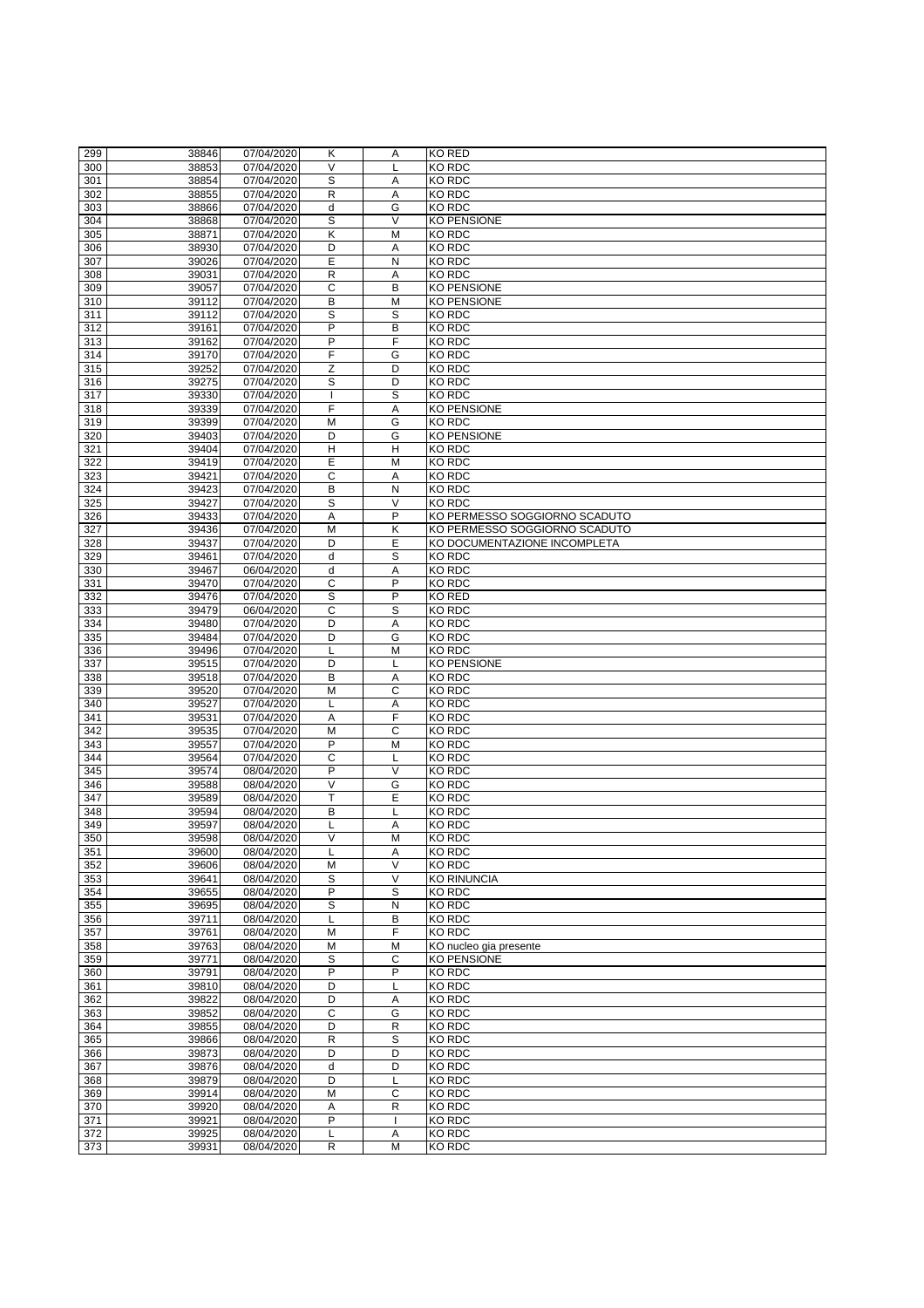| 374 | 39943 | 08/04/2020 | т                       | $\mathsf{C}$   | KO IRREPERIBILE               |
|-----|-------|------------|-------------------------|----------------|-------------------------------|
|     |       |            |                         |                |                               |
| 375 | 39951 | 06/04/2020 | G                       |                | <b>KO PENSIONE</b>            |
| 376 | 39964 | 08/04/2020 | P                       | B              | <b>KO PENSIONE</b>            |
| 377 | 39965 | 08/04/2020 | M                       | $\mathsf{C}$   | KO RDC                        |
|     |       |            |                         |                |                               |
| 378 | 39973 | 08/04/2020 | S                       | M              | <b>KO RDC</b>                 |
| 379 | 39977 | 08/04/2020 | A                       | S              | KO RDC                        |
|     | 40011 | 08/04/2020 | $\circ$                 |                | <b>KO PENSIONE</b>            |
| 380 |       |            |                         | Α              |                               |
| 381 | 40018 | 08/04/2020 | M                       | $\mathsf{R}$   | KO PERMESSO SOGGIORNO SCADUTO |
| 382 | 40032 | 08/04/2020 | Α                       | M              | KO PERMESSO SOGGIORNO SCADUTO |
|     |       |            |                         | P              |                               |
| 383 | 40033 | 08/04/2020 |                         |                | <b>KO RDC</b>                 |
| 384 | 40058 | 08/04/2020 | S                       |                | <b>KO RDC</b>                 |
| 385 | 40065 | 08/04/2020 | C                       | G              | <b>KO DISOCCUPAZIONE</b>      |
|     |       |            |                         |                |                               |
| 386 | 40087 | 08/04/2020 | S                       | Α              | <b>KO RDC</b>                 |
| 387 | 40094 | 08/04/2020 | $\overline{C}$          | $\mathsf{C}$   | <b>KO RDC</b>                 |
| 388 | 40106 | 08/04/2020 | C                       |                | KO RDC                        |
|     |       |            |                         |                |                               |
| 389 | 40107 | 08/04/2020 | G                       | A              | <b>KO RDC</b>                 |
| 390 | 40109 | 08/04/2020 | B                       |                | <b>KO RDC</b>                 |
| 391 | 40112 | 08/04/2020 | C                       | G              | <b>KO RDC</b>                 |
|     |       |            |                         |                |                               |
| 392 | 40115 | 08/04/2020 | $\mathsf C$             | M              | <b>KO RDC</b>                 |
| 393 | 40139 | 08/04/2020 | D                       | P              | <b>KO RDC</b>                 |
| 394 | 40153 | 08/04/2020 | C                       | M              | <b>KO RDC</b>                 |
|     |       |            |                         |                |                               |
| 395 | 40163 | 08/04/2020 | B                       | Α              | <b>KO RDC</b>                 |
| 396 | 40168 | 08/04/2020 | F                       | A              | KO RDC                        |
| 397 | 40170 | 08/04/2020 | D                       | P              | <b>KO PENSIONE</b>            |
|     |       |            |                         |                |                               |
| 398 | 40173 | 08/04/2020 | $\vee$                  |                | <b>KO RDC</b>                 |
| 399 | 40174 | 08/04/2020 | P                       | M              | <b>KO RDC</b>                 |
| 400 | 40183 | 08/04/2020 | F                       | P              | <b>KO RDC</b>                 |
|     |       |            |                         |                |                               |
| 401 | 40207 | 08/04/2020 | B                       | M              | <b>KO IRREPERIBILE</b>        |
| 402 | 40232 | 08/04/2020 | C                       | M              | <b>KO RDC</b>                 |
| 403 | 40237 | 08/04/2020 | $\overline{\mathsf{T}}$ | P              | <b>KO RDC</b>                 |
|     |       |            |                         |                |                               |
| 404 | 40242 | 08/04/2020 | d                       | G              | KO RDC                        |
| 405 | 40244 | 08/04/2020 | d                       | D              | KO RDC                        |
| 406 |       |            |                         |                | <b>KO RDC</b>                 |
|     | 40246 | 08/04/2020 | d                       | A              |                               |
| 407 | 40258 | 08/04/2020 | G                       | N              | <b>KO RDC</b>                 |
| 408 | 40262 | 08/04/2020 | A                       | M              | <b>KO RDC</b>                 |
|     |       |            |                         |                |                               |
| 409 | 40267 | 08/04/2020 | S                       | U              | KO RDC                        |
| 410 | 40327 | 09/04/2020 | d                       | G              | <b>KO RDC</b>                 |
| 411 | 40340 | 09/04/2020 | Z                       | A              | KO RDC                        |
|     |       |            |                         |                |                               |
| 412 | 40358 | 09/04/2020 | $\mathsf R$             | $\mathsf{R}$   | <b>KO RDC</b>                 |
| 413 | 40367 | 09/04/2020 | $\mathsf{P}$            |                | KO RDC                        |
| 414 | 40369 | 09/04/2020 | S                       | G              | KO RDC                        |
|     |       |            |                         |                |                               |
| 415 | 40395 | 09/04/2020 | C                       | Α              | <b>KO PENSIONE</b>            |
| 416 | 40399 | 09/04/2020 | D                       | Α              | <b>KO RDC</b>                 |
| 417 | 40401 | 09/04/2020 | Q                       | M              | <b>KO RDC</b>                 |
|     |       |            |                         |                |                               |
| 418 | 40405 | 09/04/2020 | N                       | M              | <b>KO RDC</b>                 |
| 419 | 40406 | 09/04/2020 |                         | $\mathsf{C}$   | KO RDC                        |
| 420 | 40408 |            |                         | P              | <b>KO RDC</b>                 |
|     |       | 09/04/2020 |                         |                |                               |
| 421 | 40433 | 09/04/2020 | M                       | P              | KO RDC                        |
| 422 | 40523 | 09/04/2020 | M                       | M              | <b>KO IRREPERIBILE</b>        |
| 423 | 40525 |            | P                       | S              | <b>KO RDC</b>                 |
|     |       | 09/04/2020 |                         |                |                               |
| 424 | 40552 | 09/04/2020 | M                       | Α              | <b>KO RDC</b>                 |
| 425 | 40561 | 09/04/2020 | $\mathsf R$             | $\vee$         | <b>KO RDC</b>                 |
|     |       |            | Y                       |                |                               |
| 426 | 40608 | 09/04/2020 |                         | A              | <b>KO RDC</b>                 |
| 427 | 40609 | 09/04/2020 | D                       | U              | <b>KO RDC</b>                 |
| 428 | 40635 | 09/04/2020 | M                       | M              | <b>KO PENSIONE</b>            |
|     |       |            |                         |                |                               |
| 429 | 40651 | 09/04/2020 | $\mathsf R$             | $\mathsf{N}$   | <b>KO RDC</b>                 |
| 430 | 40668 | 09/04/2020 | Α                       | ${\sf N}$      | KO RDC                        |
| 431 | 40669 | 09/04/2020 | C                       | G              | KO RDC                        |
|     |       |            | T                       |                |                               |
| 432 | 40685 | 09/04/2020 |                         | $\mathsf{R}$   | <b>KO RDC</b>                 |
| 433 | 40710 | 09/04/2020 |                         | E              | <b>KO RDC</b>                 |
| 434 | 40712 | 09/04/2020 | C                       | S              | <b>KO RED</b>                 |
|     |       |            |                         |                |                               |
| 435 | 40736 | 09/04/2020 |                         | D              | <b>KO RDC</b>                 |
| 436 | 40741 | 09/04/2020 | G                       | P              | <b>KO RDC</b>                 |
| 437 | 40743 | 09/04/2020 | G                       | M              | <b>KO RDC</b>                 |
|     |       |            |                         |                |                               |
| 438 | 40750 | 09/04/2020 |                         | $\circ$        | <b>KO IRREPERIBILE</b>        |
| 439 | 40756 | 09/04/2020 | $\mathsf{R}$            | $\mathsf{C}$   | <b>KO RDC</b>                 |
| 440 | 40758 | 09/04/2020 | M                       | G              | <b>KO RDC</b>                 |
|     |       |            |                         |                |                               |
| 441 | 40788 | 09/04/2020 | d                       | $\mathsf{R}$   | <b>KO RDC</b>                 |
| 442 | 40812 | 09/04/2020 | $\circ$                 | A              | KO PERMESSO SOGGIORNO SCADUTO |
| 443 |       | 09/04/2020 | P                       | M              | <b>KO RDC</b>                 |
|     | 40844 |            |                         |                |                               |
| 444 | 40849 | 09/04/2020 | $\mathsf{P}$            | $\mathsf C$    | <b>KO RDC</b>                 |
| 445 | 40878 | 09/04/2020 | D                       |                | <b>KO RDC</b>                 |
|     |       |            |                         |                |                               |
| 446 | 40881 | 09/04/2020 | $\mathsf D$             | A              | <b>KO RDC</b>                 |
| 447 | 40884 | 09/04/2020 | G                       | M              | <b>KO PENSIONE</b>            |
| 448 | 40887 | 09/04/2020 | $\overline{E}$          | $\overline{s}$ | KO RDC                        |
|     |       |            |                         |                |                               |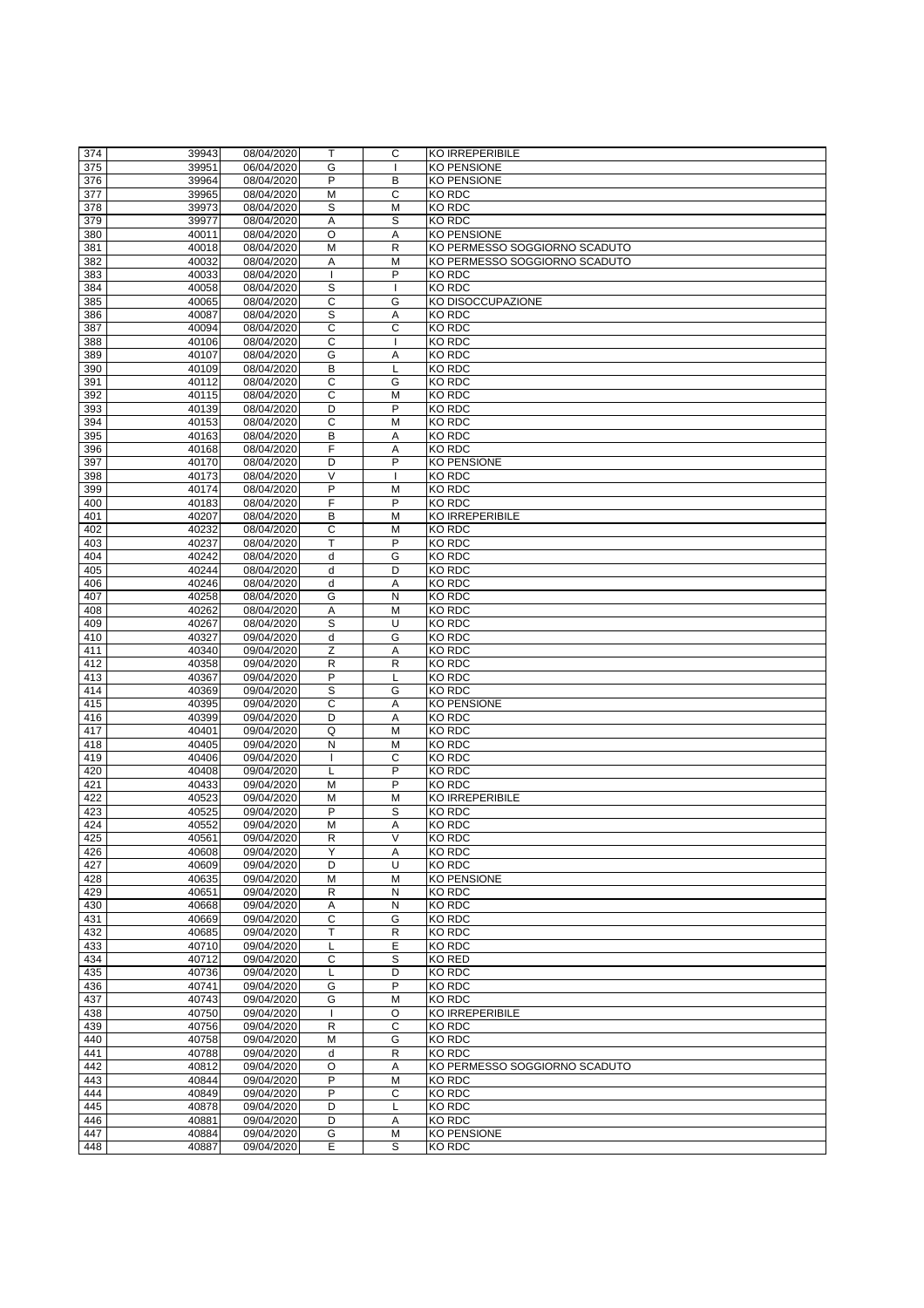| 449              | 40888          | 09/04/2020 | V                       | D                       | <b>KO RDC</b>                          |
|------------------|----------------|------------|-------------------------|-------------------------|----------------------------------------|
|                  |                |            |                         |                         |                                        |
| 450              | 40898          | 09/04/2020 | E                       | A                       | <b>KO RDC</b>                          |
| 451              | 40910          | 09/04/2020 |                         | G                       | <b>KO RDC</b>                          |
| 452              | 40923          | 09/04/2020 | $\vee$                  | G                       | <b>KO RDC</b>                          |
| 453              | 40926          | 09/04/2020 | F                       | G                       | <b>KO RDC</b>                          |
| 454              | 40932          | 09/04/2020 | Α                       | Α                       | <b>KO IRREPERIBILE</b>                 |
| 455              | 40934          | 09/04/2020 | S                       | F                       | <b>KO RDC</b>                          |
| 456              | 40937          | 09/04/2020 | $\mathsf{C}$            | $\mathsf{R}$            | <b>KO RDC</b>                          |
| 457              |                |            |                         |                         | <b>KO RDC</b>                          |
|                  | 40939          | 09/04/2020 | d                       |                         |                                        |
| 458              | 40945          | 09/04/2020 | $\overline{\text{C}}$   | $\overline{\mathsf{K}}$ | <b>KO IRREPERIBILE</b>                 |
| 459              | 40950          | 09/04/2020 | L                       | $\vee$                  | <b>KO RDC</b>                          |
| 460              | 40952          | 09/04/2020 | D                       | D                       | <b>KO RDC</b>                          |
| 461              | 40971          | 09/04/2020 | F                       |                         | <b>KO RDC</b>                          |
| 462              | 40973          | 09/04/2020 | $\mathsf S$             |                         | <b>KO RDC</b>                          |
| 463              | 40975          | 09/04/2020 | G                       | Α                       | KO DOCUMENTAZIONE INCOMPLETA           |
| 464              | 40979          | 09/04/2020 | C                       | M                       | <b>KO RDC</b>                          |
| 465              | 40982          | 09/04/2020 | C                       | G                       | <b>KO RDC</b>                          |
| 466              | 41007          | 10/04/2020 | P                       | $\mathsf{R}$            | <b>KO RDC</b>                          |
|                  |                |            |                         | B                       | <b>KO RDC</b>                          |
| 467              | 41013          | 10/04/2020 | $\mathsf S$             |                         |                                        |
| 468              | 41118          | 10/04/2020 | S                       | G                       | <b>KO RDC</b>                          |
| 469              | 41150          | 10/04/2020 | $\mathsf{R}$            | E                       | <b>KO RDC</b>                          |
| 470              | 41155          | 10/04/2020 | $\mathsf S$             | M                       | KO RDC                                 |
| 471              | 41203          | 10/04/2020 | P                       |                         | <b>KO RDC</b>                          |
| 472              | 41204          | 10/04/2020 | $\mathsf{C}$            | Α                       | <b>KO RDC</b>                          |
| 473              | 41216          | 10/04/2020 | G                       | $\mathsf{R}$            | KO PENSIONE                            |
| 474              | 41221          | 10/04/2020 | S                       | M                       | <b>KO RDC</b>                          |
| 475              | 41236          | 10/04/2020 | $\overline{\vee}$       | M                       | <b>KO PENSIONE</b>                     |
| 476              | 41273          | 10/04/2020 | A                       |                         | KO PERMESSO SOGGIORNO SCADUTO          |
| 477              | 41277          | 10/04/2020 | $\overline{C}$          | B                       | <b>KO RDC</b>                          |
|                  |                |            |                         |                         |                                        |
| 478              | 41279          | 10/04/2020 | Κ                       | $\circ$                 | KO INSERITO ERRONEAMENTE - PROGR. 2669 |
| 479              | 41280          | 10/04/2020 | $\overline{P}$          | G                       | <b>KO PENSIONE</b>                     |
| 480              | 41282          | 10/04/2020 | C                       |                         | <b>KO PENSIONE</b>                     |
| 481              | 41297          | 10/04/2020 | т                       | E                       | <b>KO RDC</b>                          |
| 482              | 41300          | 10/04/2020 | M                       |                         | <b>KO RDC</b>                          |
| 483              | 41308          | 10/04/2020 | G                       | F                       | <b>KO RDC</b>                          |
| 484              | 41311          | 10/04/2020 | M                       | M                       | <b>KO RDC</b>                          |
| 485              | 41319          | 10/04/2020 | P                       | G                       | <b>KO RDC</b>                          |
| 486              | 41327          | 10/04/2020 | $\mathsf{P}$            | A                       | <b>KO RDC</b>                          |
|                  |                |            |                         |                         | <b>KO CASSA INTEGRAZIONE</b>           |
| 487              | 41330          | 10/04/2020 | $\mathsf S$             | N                       |                                        |
| 488              | 41345          | 10/04/2020 | F                       | V                       | <b>KO RDC</b>                          |
| 489              | 41482          | 14/04/2020 |                         | G                       | <b>KO RDC</b>                          |
| 490              | 41774          | 14/04/2020 | P                       | D                       | <b>KO RDC</b>                          |
| 491              | 41805          | 14/04/2020 | S                       | A                       | <b>KO RDC</b>                          |
| 492              | 41814          | 14/04/2020 | D                       | A                       | <b>KO RDC</b>                          |
| 493              | 41819          | 14/04/2020 | B                       |                         | <b>KO RDC</b>                          |
| 494              | 41957          | 14/04/2020 | $\mathsf C$             | A                       | <b>KO RDC</b>                          |
| 495              | 41962          | 14/04/2020 | F                       | N                       | <b>KO PENSIONE</b>                     |
| 496              | 41964          | 14/04/2020 |                         | G                       | <b>KO RDC</b>                          |
|                  |                |            | P                       |                         |                                        |
| 497              | 41986          | 14/04/2020 |                         | M                       | <b>KO RDC</b>                          |
| 498              | 41988          | 14/04/2020 | C                       | P                       | <b>KO RDC</b>                          |
| 499              | 41990          | 14/04/2020 | C                       | $\mathsf{C}$            | KO PENSIONE                            |
| 500              | 42000          | 14/04/2020 | C                       | M                       | <b>KO RDC</b>                          |
| 501              | 42014          | 14/04/2020 | C                       | S                       | <b>KO PENSIONE</b>                     |
| 502              | 42047          | 14/04/2020 | $\mathsf{d}$            | D                       | <b>KO RDC</b>                          |
| 503              | 42071          | 14/04/2020 | C                       | $\mathsf{R}$            | <b>KO RDC</b>                          |
| 504              | 42099          | 14/04/2020 | Κ                       | S                       | <b>KO IRREPERIBILE</b>                 |
| 505              | 42102          | 14/04/2020 | d                       | M                       | <b>KO RDC</b>                          |
| 506              | 42165          | 14/04/2020 | P                       | A                       | KO PENSIONE                            |
| 507              | 42188          | 14/04/2020 | A                       | G                       | <b>KO RDC</b>                          |
|                  |                |            |                         |                         |                                        |
| 508              | 42189          | 14/04/2020 | d                       | $\mathsf{R}$            | <b>KO RDC</b>                          |
| 509              | 42232          | 14/04/2020 | C                       | M                       | <b>KO RDC</b>                          |
| 510              | 42288          | 14/04/2020 | $\mathsf{N}$            |                         | <b>KO RDC</b>                          |
| 511              | 42292          | 14/04/2020 | G                       | E                       | <b>KO RDC</b>                          |
| 512              | 42294          | 14/04/2020 | M                       | G                       | <b>KO PENSIONE</b>                     |
| 513              | 42305          | 14/04/2020 | $\vee$                  | M                       | <b>KO RDC</b>                          |
| 514              | 42311          | 14/04/2020 | F                       | $\mathsf{R}$            | <b>KO RDC</b>                          |
| 515              | 42361          | 15/04/2020 | G                       | $\overline{P}$          | <b>KO RDC</b>                          |
| 516              | 42381          | 15/04/2020 |                         | M                       | <b>KO RDC</b>                          |
| $\overline{517}$ | 42398          | 15/04/2020 | P                       | A                       | <b>KO RDC</b>                          |
| 518              |                |            | S                       |                         | <b>KO RDC</b>                          |
|                  | 42420          | 15/04/2020 |                         | $\mathsf R$             |                                        |
| 519              | 42425          | 15/04/2020 | $\overline{\mathsf{N}}$ | G                       | KO ALTRI REDDITI                       |
| 520              | 42477          | 15/04/2020 | R                       | A                       | KO RDC                                 |
|                  |                |            |                         |                         |                                        |
| 521              | 42504          | 15/04/2020 |                         | $\mathsf S$             | <b>KO RDC</b>                          |
| 522<br>523       | 42515<br>42524 | 15/04/2020 | M<br>$\mathsf{C}$       | $\mathsf{P}$            | KO RDC<br><b>KO RDC</b>                |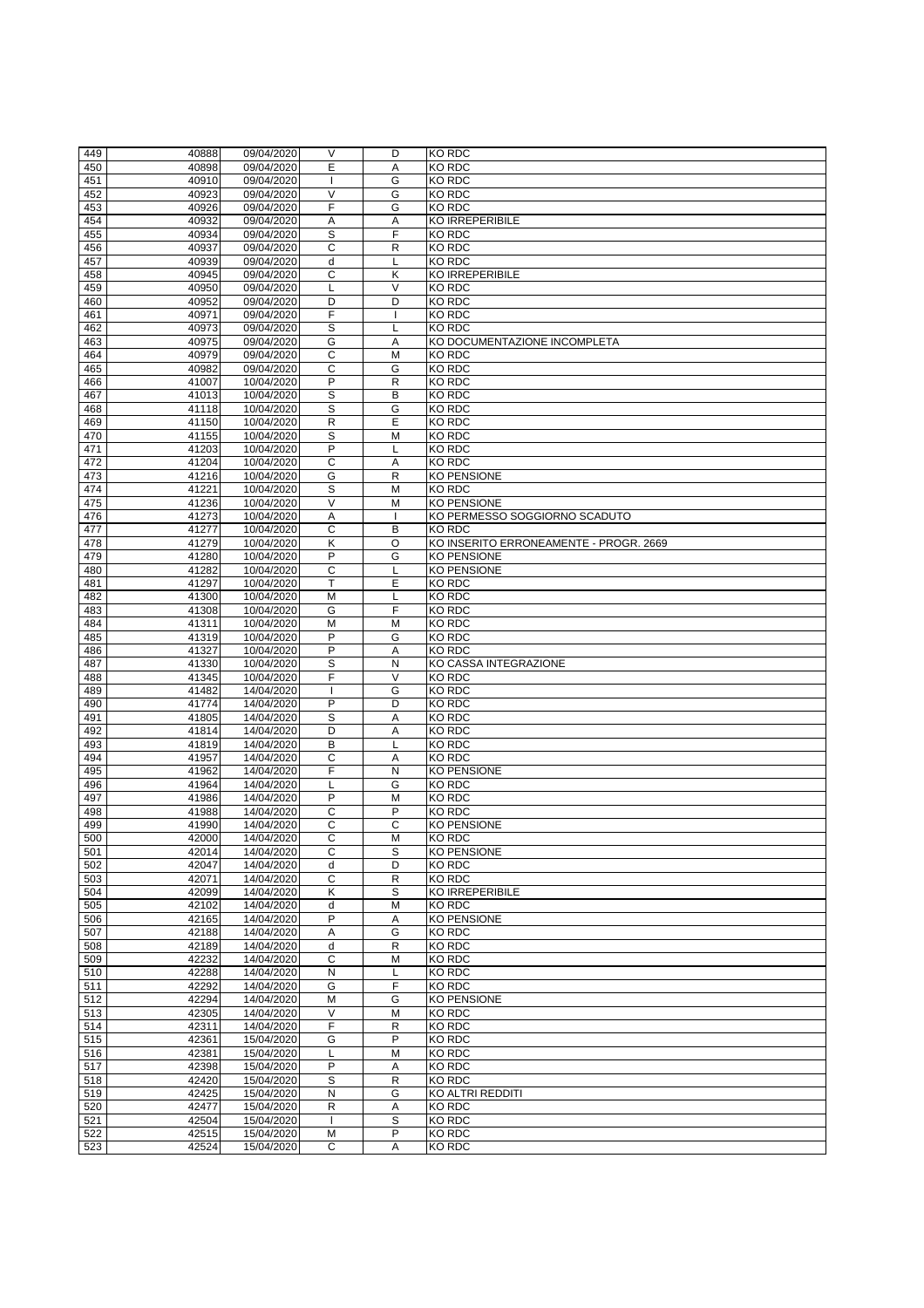| 524 | 42529 | 15/04/2020 | S              |                | <b>KO RDC</b>                                                    |
|-----|-------|------------|----------------|----------------|------------------------------------------------------------------|
| 525 | 42545 | 15/04/2020 | A              | $\mathsf{R}$   | <b>KO RDC</b>                                                    |
|     | 42573 | 15/04/2020 | V              |                | <b>KO RDC</b>                                                    |
| 526 |       |            |                |                |                                                                  |
| 527 | 42586 | 15/04/2020 |                | $\mathsf{R}$   | <b>KO RDC</b>                                                    |
| 528 | 42664 | 15/04/2020 | D              |                | <b>KO RDC</b>                                                    |
| 529 | 42711 | 15/04/2020 | $\mathsf{P}$   | V              | <b>KO RDC</b>                                                    |
| 530 | 42768 | 15/04/2020 | D              | $\mathsf{C}$   | KO (IRRICEVIBILE DUPLICATO DOMANDA - PROT. 37272 DEL 03/04/2020) |
| 531 | 42772 | 15/04/2020 |                | $\mathsf C$    | <b>KO RDC</b>                                                    |
| 532 | 42773 | 15/04/2020 | d              | A              | <b>KO RDC</b>                                                    |
| 533 | 42917 | 16/04/2020 |                | $\overline{s}$ | <b>KO PENSIONE</b>                                               |
| 534 | 42949 | 16/04/2020 | d              | D              | <b>KO RDC</b>                                                    |
| 535 | 42954 | 16/04/2020 | $\overline{C}$ | $\overline{C}$ | <b>KO RDC</b>                                                    |
| 536 | 42964 | 16/04/2020 | B              | F              | <b>KO RDC</b>                                                    |
| 537 | 42972 | 16/04/2020 | $\mathsf{R}$   | M              | <b>KO NON RESIDENTE</b>                                          |
| 538 | 42974 | 16/04/2020 | $\mathsf{C}$   |                | KO DISOCCUPAZIONE                                                |
| 539 | 42979 | 16/04/2020 | D              | Α              | <b>KO RDC</b>                                                    |
| 540 | 43032 | 16/04/2020 | M              | A              | <b>KO RDC</b>                                                    |
| 541 | 43072 | 16/04/2020 | D              | G              | <b>KO RDC</b>                                                    |
| 542 | 43117 | 16/04/2020 | P              | A              | <b>KO RDC</b>                                                    |
| 543 | 43125 | 16/04/2020 | P              | M              | <b>KO RDC</b>                                                    |
|     |       |            | $\mathsf C$    |                | <b>KO RDC</b>                                                    |
| 544 | 43134 | 16/04/2020 |                | $\mathsf{R}$   |                                                                  |
| 545 | 43205 | 16/04/2020 | E              | M              | KO DOCUMENTAZIONE INCOMPLETA                                     |
| 546 | 43406 | 16/04/2020 | $\mathsf C$    | Α              | <b>KO RDC</b>                                                    |
| 547 | 43414 | 16/04/2020 | $\mathsf{C}$   | Α              | <b>KO RDC</b>                                                    |
| 548 | 43424 | 16/04/2020 | E              | $\mathsf{H}$   | <b>KO RDC</b>                                                    |
| 549 | 43432 | 16/04/2020 | $\mathsf{C}$   | $\mathsf{N}$   | <b>KO RDC</b>                                                    |
| 550 | 43440 | 16/04/2020 | $\overline{Z}$ | $\mathsf{R}$   | <b>KO RDC</b>                                                    |
| 551 | 43524 | 17/04/2020 | P              | A              | <b>KO RDC</b>                                                    |
| 552 | 43529 | 17/04/2020 | $\mathsf{N}$   | D              | <b>KO RDC</b>                                                    |
| 553 | 43597 | 17/04/2020 | D              | S              | KO PERMESSO SOGGIORNO SCADUTO                                    |
| 554 | 43812 | 17/04/2020 | $\mathsf{N}$   | $\mathsf{N}$   | <b>KO RDC</b>                                                    |
| 555 | 43846 | 17/04/2020 | G              | Α              | <b>KO RDC</b>                                                    |
| 556 | 43861 | 17/04/2020 |                |                | <b>KO RDC</b>                                                    |
| 557 | 43873 | 17/04/2020 | Z              | A              | <b>KO RDC</b>                                                    |
| 558 | 43889 | 17/04/2020 | V              | G              | <b>KO RDC</b>                                                    |
| 559 | 43893 | 17/04/2020 | C              | R              | KO DISOCCUPAZIONE                                                |
| 560 | 43896 | 17/04/2020 | D              | C              | <b>KO RDC</b>                                                    |
| 561 | 43901 | 17/04/2020 | d              | G              | <b>KO RDC</b>                                                    |
| 562 | 43902 | 17/04/2020 |                | A              | KO RDC                                                           |
| 563 | 43914 | 17/04/2020 | M              | M              | KO RDC                                                           |
| 564 | 43915 | 17/04/2020 | P              | C              | KO DISOCCUPAZIONE                                                |
| 565 | 43917 | 17/04/2020 | N              | M              | <b>KO RDC</b>                                                    |
| 566 | 43922 | 17/04/2020 |                | F              | <b>KO RDC</b>                                                    |
| 567 | 43923 | 17/04/2020 | G              | $\mathsf{R}$   | <b>KO RDC</b>                                                    |
| 568 | 43924 | 17/04/2020 | D              | G              | <b>KO RDC</b>                                                    |
| 569 | 43932 | 17/04/2020 | Κ              | A              | <b>KO RDC</b>                                                    |
| 570 | 43966 | 17/04/2020 |                | $\mathsf{R}$   | <b>KO RDC</b>                                                    |
| 571 | 43969 | 17/04/2020 | G              | K              | KO RDC                                                           |
| 572 | 44010 | 20/04/2020 | M              | D              | KO CASSA INTEGRAZIONE                                            |
| 573 | 44058 | 20/04/2020 | $\mathsf{C}$   | $\mathsf{C}$   | <b>KO RDC</b>                                                    |
| 574 | 44077 | 20/04/2020 | F              | F              | <b>KO RDC</b>                                                    |
| 575 | 44095 | 20/04/2020 | $\mathsf C$    | G              | <b>KO RDC</b>                                                    |
|     |       |            | F              |                | <b>KO RDC</b>                                                    |
| 576 | 44224 | 20/04/2020 |                |                |                                                                  |
| 577 | 44254 | 20/04/2020 | Z              | A              | <b>KO RDC</b>                                                    |
| 578 | 44288 | 20/04/2020 |                | $\mathsf{R}$   | <b>KO RDC</b>                                                    |
| 579 | 44677 | 17/04/2020 | d              | A              | <b>KO PENSIONE</b>                                               |
| 580 | 44847 | 20/04/2020 | C              | Α              | KO CASSA INTEGRAZIONE                                            |
| 581 | 44854 | 20/04/2020 | B              | N              | <b>KO RDC</b>                                                    |
| 582 | 44863 | 20/04/2020 | C              | $\vee$         | <b>KO RDC</b>                                                    |
| 583 | 44895 | 20/04/2020 | A              | A              | <b>KO RDC</b>                                                    |
| 584 | 44897 | 20/04/2020 | M              | M              | <b>KO RDC</b>                                                    |
| 585 | 44906 | 20/04/2020 | S              |                | <b>KO RDC</b>                                                    |
| 586 | 44909 | 20/04/2020 | d              | F              | KO RDC                                                           |
| 587 | 44910 | 20/04/2020 | $\mathsf{N}$   | $\vee$         | KO DISOCCUPAZIONE                                                |
| 588 | 44912 | 20/04/2020 | A              |                | <b>KO RDC</b>                                                    |
| 589 | 44917 | 20/04/2020 | D              | M              | <b>KO RDC</b>                                                    |
| 590 | 44923 | 20/04/2020 | d              | P              | <b>KO RDC</b>                                                    |
| 591 | 44926 | 20/04/2020 | P              | M              | <b>KO RDC</b>                                                    |
| 592 | 44939 | 20/04/2020 | $\mathsf{C}$   | G              | <b>KO RDC</b>                                                    |
| 593 | 44940 | 20/04/2020 | F              | M              | <b>KO RDC</b>                                                    |
| 594 | 44942 | 20/04/2020 | M              | R              | <b>KO RDC</b>                                                    |
| 595 | 44949 | 20/04/2020 | F              | $\vee$         | <b>KO RDC</b>                                                    |
| 596 | 44956 | 20/04/2020 | M              | $\mathsf{P}$   | KO RDC                                                           |
| 597 | 44958 | 20/04/2020 | $\mathsf{R}$   | M              | <b>KO RDC</b>                                                    |
| 598 | 44962 | 20/04/2020 | $\overline{A}$ | K              | KO IRREPERIBILE                                                  |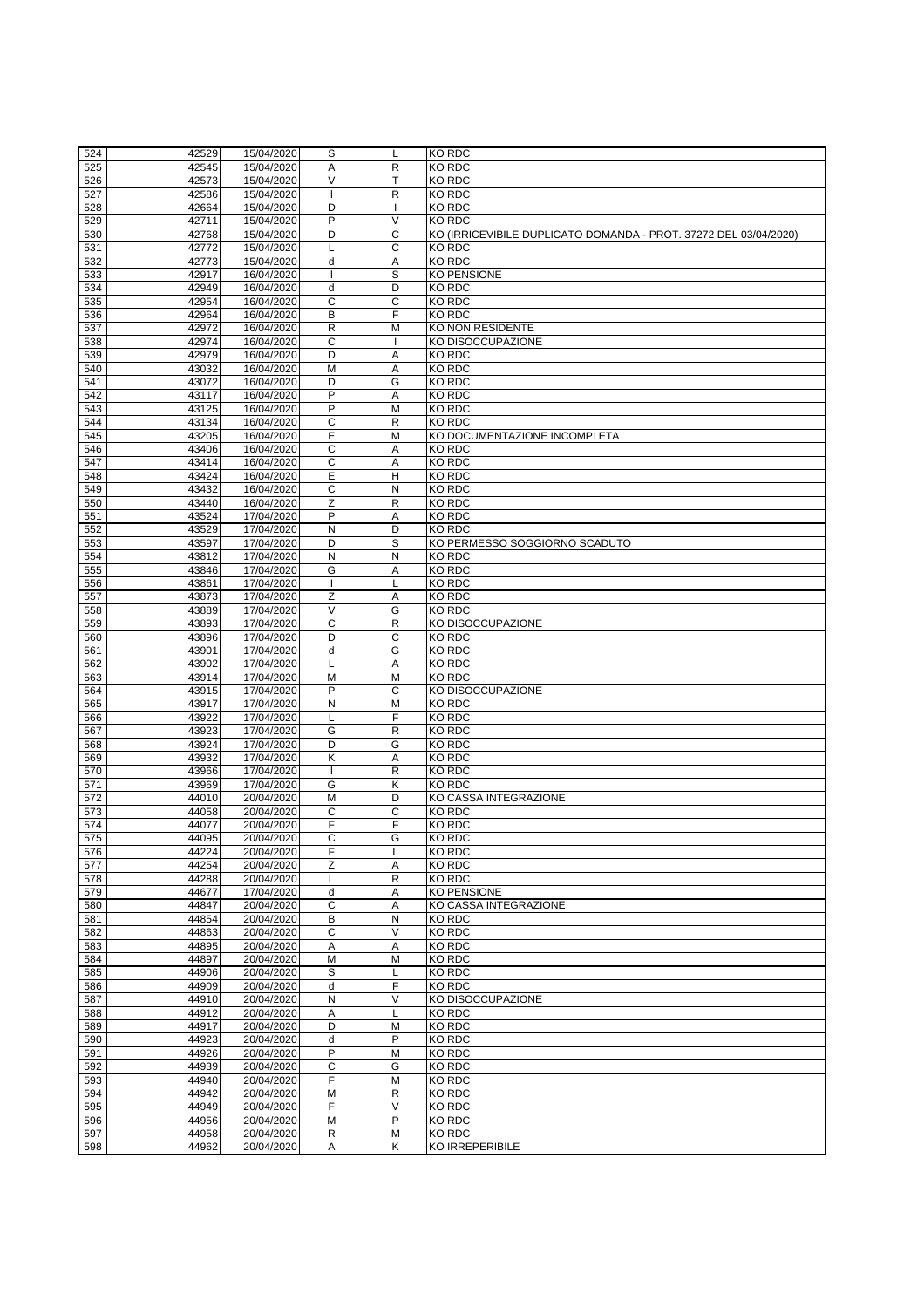| 599 | 44969 | 20/04/2020 | C              | A                       | <b>KO RDC</b>                |
|-----|-------|------------|----------------|-------------------------|------------------------------|
|     |       |            |                |                         |                              |
| 600 | 45013 | 21/04/2020 | M              |                         | <b>KO RDC</b>                |
| 601 | 45015 | 21/04/2020 |                | M                       | <b>KO RDC</b>                |
| 602 | 45020 | 21/04/2020 |                | $\mathsf{R}$            | <b>KO RDC</b>                |
| 603 | 45022 | 21/04/2020 | $\mathsf{R}$   | B                       | KO RDC                       |
| 604 | 45024 | 21/04/2020 | $\mathsf S$    | $\mathsf{C}$            | <b>KO RDC</b>                |
|     |       |            |                |                         |                              |
| 605 | 45029 | 21/04/2020 | $\overline{M}$ | A                       | <b>KO RDC</b>                |
| 606 | 45063 | 21/04/2020 | G              |                         | <b>KO RDC</b>                |
| 607 | 45093 | 21/04/2020 | $\overline{P}$ | G                       | <b>KO RDC</b>                |
| 608 | 45105 | 21/04/2020 | $\mathsf C$    | G                       | <b>KO RDC</b>                |
| 609 | 45107 | 21/04/2020 | $\overline{s}$ | G                       | <b>KO RDC</b>                |
|     | 45109 | 21/04/2020 | $\overline{D}$ |                         | <b>KO RDC</b>                |
| 610 |       |            |                |                         |                              |
| 611 | 45115 | 21/04/2020 | M              |                         | <b>KO RDC</b>                |
| 612 | 45131 | 21/04/2020 | F              | S                       | <b>KO RDC</b>                |
| 613 | 45177 | 21/04/2020 | D              | $\mathsf{R}$            | <b>KO RDC</b>                |
| 614 | 45189 | 21/04/2020 | B              |                         | <b>KO RDC</b>                |
| 615 | 45248 | 21/04/2020 | $\mathsf C$    | G                       | <b>KO RDC</b>                |
|     |       | 21/04/2020 |                | G                       | <b>KO RDC</b>                |
| 616 | 45255 |            | A              |                         |                              |
| 617 | 45258 | 21/04/2020 | $\mathsf{C}$   | A                       | <b>KO RDC</b>                |
| 618 | 45293 | 21/04/2020 | $\vee$         | M                       | <b>KO RDC</b>                |
| 619 | 45311 | 21/04/2020 | P              | A                       | KO RDC                       |
| 620 | 45332 | 21/04/2020 |                | A                       | <b>KO RDC</b>                |
| 621 | 45359 | 21/04/2020 | P              | V                       | <b>KO RDC</b>                |
|     |       |            |                |                         |                              |
| 622 | 45364 | 21/04/2020 |                | M                       | <b>KO RDC</b>                |
| 623 | 45373 | 21/04/2020 | ${\sf R}$      | A                       | <b>KO RDC</b>                |
| 624 | 45394 | 21/04/2020 | M              | M                       | <b>KO RDC</b>                |
| 625 | 45411 | 21/04/2020 | $\mathsf{R}$   | B                       | <b>KO PENSIONE</b>           |
| 626 | 45417 | 21/04/2020 | $\overline{s}$ | $\overline{\mathsf{P}}$ | <b>KO RDC</b>                |
| 627 | 45422 | 21/04/2020 | A              | F                       | <b>KO RDC</b>                |
|     |       |            |                |                         |                              |
| 628 | 45441 | 21/04/2020 | $\overline{M}$ | T                       | <b>KO RDC</b>                |
| 629 | 45446 | 21/04/2020 | $\mathsf C$    | $\vee$                  | <b>KO RDC</b>                |
| 630 | 45461 | 21/04/2020 | F              | M                       | <b>KO RDC</b>                |
| 631 | 45474 | 21/04/2020 | T              | A                       | <b>KO RDC</b>                |
| 632 | 45479 | 21/04/2020 | Ζ              | M                       | <b>KO RDC</b>                |
|     |       |            |                |                         |                              |
| 633 | 45488 | 21/04/2020 | D              | G                       | KO CASSA INTEGRAZIONE        |
| 634 | 45620 | 21/04/2020 | F              | S                       | <b>KO PENSIONE</b>           |
| 635 | 45625 | 21/04/2020 | G              | G                       | <b>KO ALTRI REDDITI</b>      |
| 636 | 45636 | 21/04/2020 | $\mathsf S$    | M                       | <b>KO RDC</b>                |
| 637 | 45637 | 21/04/2020 | S              | Α                       | KO RDC                       |
| 638 | 45649 | 21/04/2020 | $\mathsf{R}$   | E                       | <b>KO RDC</b>                |
|     |       |            |                | P                       |                              |
| 639 | 45667 | 21/04/2020 | A              |                         | <b>KO RDC</b>                |
| 640 | 45667 | 21/04/2020 | Z              | $\vee$                  | <b>KO RDC</b>                |
| 641 | 45668 | 21/04/2020 | $\vee$         | G                       | KO DISOCCUPAZIONE            |
| 642 | 45674 | 21/04/2020 | d              | G                       | <b>KO RDC</b>                |
| 643 | 45676 | 21/04/2020 | A              | M                       | <b>KO PENSIONE</b>           |
| 644 | 45678 | 21/04/2020 | d              |                         | <b>KO RDC</b>                |
|     |       |            |                | A                       |                              |
| 645 | 45686 | 21/04/2020 | d              |                         | KO RDC                       |
| 646 | 45687 | 21/04/2020 | $\mathsf{C}$   | P                       | <b>KO RDC</b>                |
| 647 | 45689 | 21/04/2020 | d              | Α                       | <b>KO RDC</b>                |
| 648 | 45694 | 21/04/2020 | $\mathsf{R}$   | A                       | <b>KO RDC</b>                |
| 649 | 45759 | 22/04/2020 | $\mathsf{R}$   | M                       | <b>KO RDC</b>                |
| 650 | 45762 | 22/04/2020 | G              | M                       | <b>KO RDC</b>                |
|     |       |            |                |                         |                              |
| 651 | 45765 | 22/04/2020 | P              | G                       | <b>KO RDC</b>                |
| 652 | 45766 | 22/04/2020 | $\mathsf{C}$   | M                       | <b>KO RDC</b>                |
| 653 | 45767 | 22/04/2020 | $\mathsf{R}$   | N                       | <b>KO RDC</b>                |
| 654 | 45776 | 22/04/2020 | C              | M                       | KO DOCUMENTAZIONE INCOMPLETA |
| 655 | 45794 | 22/04/2020 | A              | F                       | <b>KO RDC</b>                |
| 656 | 45813 | 22/04/2020 | d              | C                       | <b>KO RDC</b>                |
|     |       |            |                |                         |                              |
| 657 | 45833 | 22/04/2020 | C              | $\overline{s}$          | <b>KO RDC</b>                |
| 658 | 45835 | 22/04/2020 | $\mathsf C$    | F                       | <b>KO CONTRIBUTO GOVERNO</b> |
| 659 | 45864 | 22/04/2020 | $\mathsf{C}$   | Α                       | <b>KO RDC</b>                |
| 660 | 45913 | 22/04/2020 | $\sf d$        |                         | <b>KO RDC</b>                |
| 661 | 45938 | 22/04/2020 | S              | A                       | <b>KO PENSIONE</b>           |
|     |       |            |                | F                       |                              |
| 662 | 45964 | 22/04/2020 | $\mathsf C$    |                         | <b>KO RDC</b>                |
| 663 | 45968 | 22/04/2020 | D              | A                       | <b>KO RDC</b>                |
| 664 | 45970 | 22/04/2020 | $\vee$         | A                       | <b>KO RDC</b>                |
| 665 | 45972 | 22/04/2020 | P              | M                       | <b>KO RDC</b>                |
| 666 | 45978 | 22/04/2020 | B              | A                       | <b>KO RDC</b>                |
| 667 | 45981 | 22/04/2020 | E              |                         | <b>KO RDC</b>                |
|     |       |            |                |                         |                              |
| 668 | 46018 | 22/04/2020 | A              |                         | <b>KO RDC</b>                |
| 669 | 46026 | 22/04/2020 | $\sf d$        | ${\sf P}$               | KO RDC                       |
| 670 | 46037 | 22/04/2020 | $\mathsf{C}$   | A                       | <b>KO RDC</b>                |
| 671 | 46094 | 23/04/2020 | M              | G                       | <b>KO RED</b>                |
| 672 | 46125 | 23/04/2020 | Α              | M                       | <b>KO RDC</b>                |
|     |       | 23/04/2020 | d              | G                       | <b>KO RDC</b>                |
| 673 | 46127 |            |                |                         |                              |